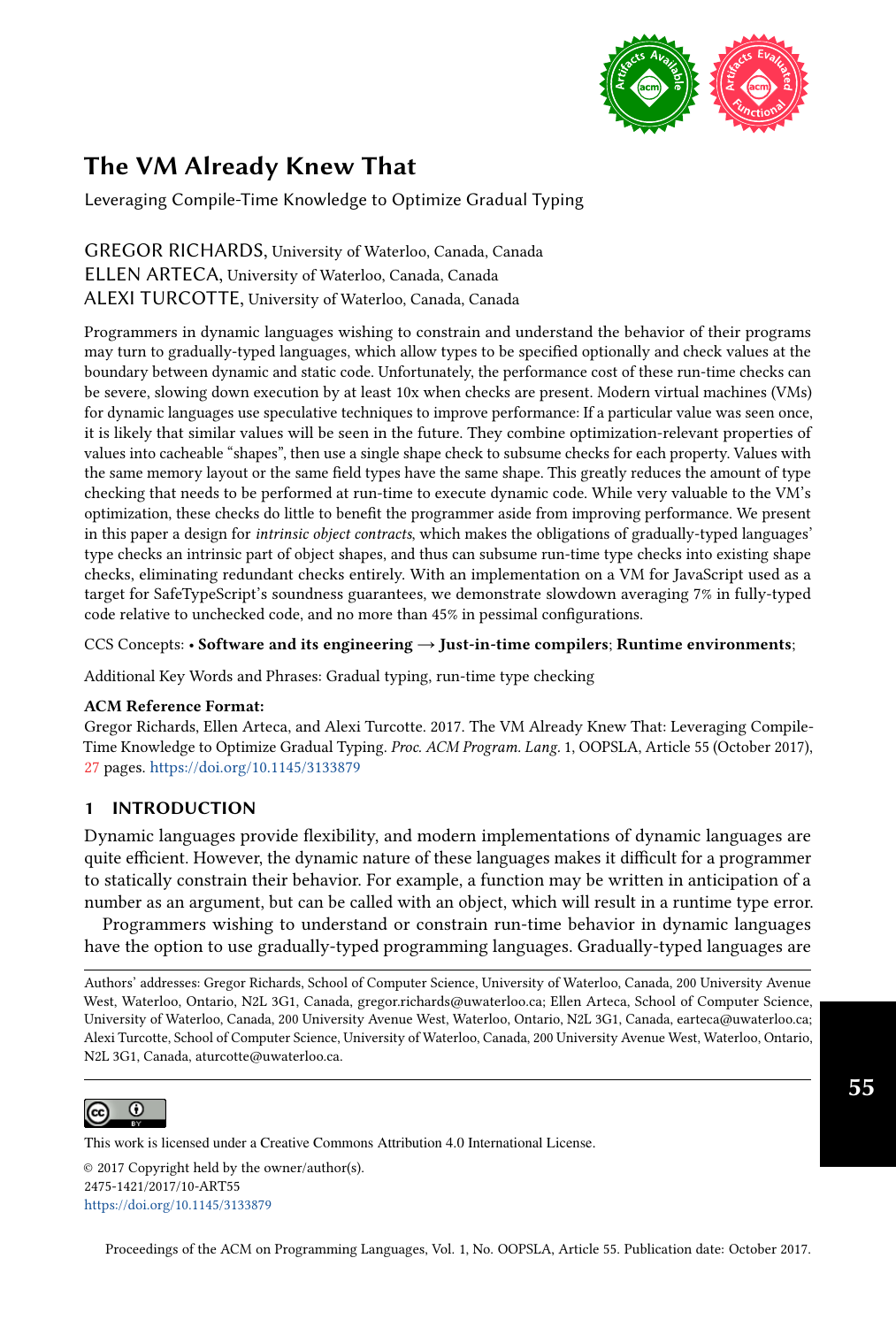typically compatible extensions of existing dynamically-typed languages, which allow typed and untyped code to interact while still providing some type soundness guarantees. Typically, run-time checks are used to verify types when values come from dynamic sources, and so can't be trusted. Implementing these checks faces a semantic mismatch, however: Types may be arbitrarily complex, and indeed recursive, and thus cannot be checked quickly. Some gradually-typed languages resolve this by restricting the type system in such a way that checks are always fast [\[Richards et al.](#page-25-0) [2015\]](#page-25-0) [\[Bloom et al.](#page-25-1) [2009\]](#page-25-1), but this naturally restricts the expressibility of types. Others work by delaying checks until a first-order, easily checkable value is obtained.

In a typical implementation, first-order type checking is imposed on higher-order values through run-time contracts. Run-time contracts interpose on values to check all accesses, guaranteeing that the constraints of the specified types are not violated. Checking has proved to be a major overhead in gradually typed languages [\[Takikawa et al.](#page-26-1) [2016\]](#page-26-1); depending on where checking is necessary, the addition of contracts can slow down the execution of software by 100 times. Other implementation techniques have been used, which can move the cost of checking, but slowdowns of 10x [\[Vitousek](#page-26-2) [et al.](#page-26-2) [2014\]](#page-26-2) to 22x [\[Rastogi et al.](#page-25-2) [2015\]](#page-25-2) are still reported when static and dynamic code interacts. These slowdowns have led [Takikawa et al.](#page-26-1) [\[2016\]](#page-26-1) to ask, "is sound gradual typing dead?" The goal of this work is to demonstrate that with some help from the virtual machine, sound gradual typing with usable performance is still practical.

Modern virtual machines (VMs) for dynamic languages optimize based on speculation: If a particular value was seen once, it is likely that similar values will be seen in the future. This is possible because of just-in-time (JIT) compilation, which blurs the line between compile-time and run-time, and allows the compiler to utilize run-time information. Code may be compiled or recompiled once crucial information is known. The code generated by JITs checks that certain properties of values are similar to previously-seen values, and if they are, runs branches optimized to those assumptions.

In particular, dynamic language VMs optimize access to object fields by giving every object a "shape", and assuring that similar objects have similar shapes. All objects with the same shape have the same fields, and are laid out identically in memory, so optimizing based on the shape allows such objects to be accessed efficiently.

Speculative JIT optimizations and gradual type checks are often checking similar properties, but they are effectively unaware of each other. In the best case, the VM may be able to speculate based on contract success, but nothing more. The goal of this work is to improve the performance of runtime contracts for gradually-typed programming languages by leveraging the existing speculative optimization framework in JITs, and taking advantage of the redundancies between these systems.

This paper illustrates the design of a contract system sufficient for the soundness checks required by SafeTypeScript, a gradually-typed language based on JavaScript, and a VM which implements these contracts with optimizations to substantially reduce the cost of run-time type checking. We call this style of contracts *intrinsic object contracts*, and implement it in the Higgs [\[Chevalier-Boisvert](#page-25-3)] [and Feeley 2016\]](#page-25-3) [\[Chevalier-Boisvert and Feeley 2015\]](#page-25-4) JavaScript research virtual machine, as HiggsCheck. We demonstrate the efficacy of this system by reimplementing SafeTypeScript [\[Rastogi](#page-25-2) [et al.](#page-25-2) [2015\]](#page-25-2) to provide its guarantees with our contract system, and show using SafeTypeScript's benchmarks that we achieve slowdown of 7% in the common case, and no worse than 45% in intentionally pessimal configurations, as compared to 22x slowdowns in the original implementation of SafeTypeScript. The presented implementation is on a JavaScript-based language on a JavaScript virtual machine, but the technique does not depend deeply on JavaScript's semantics.

The contributions of this paper are

• the design of an intrinsic contract system at the VM level,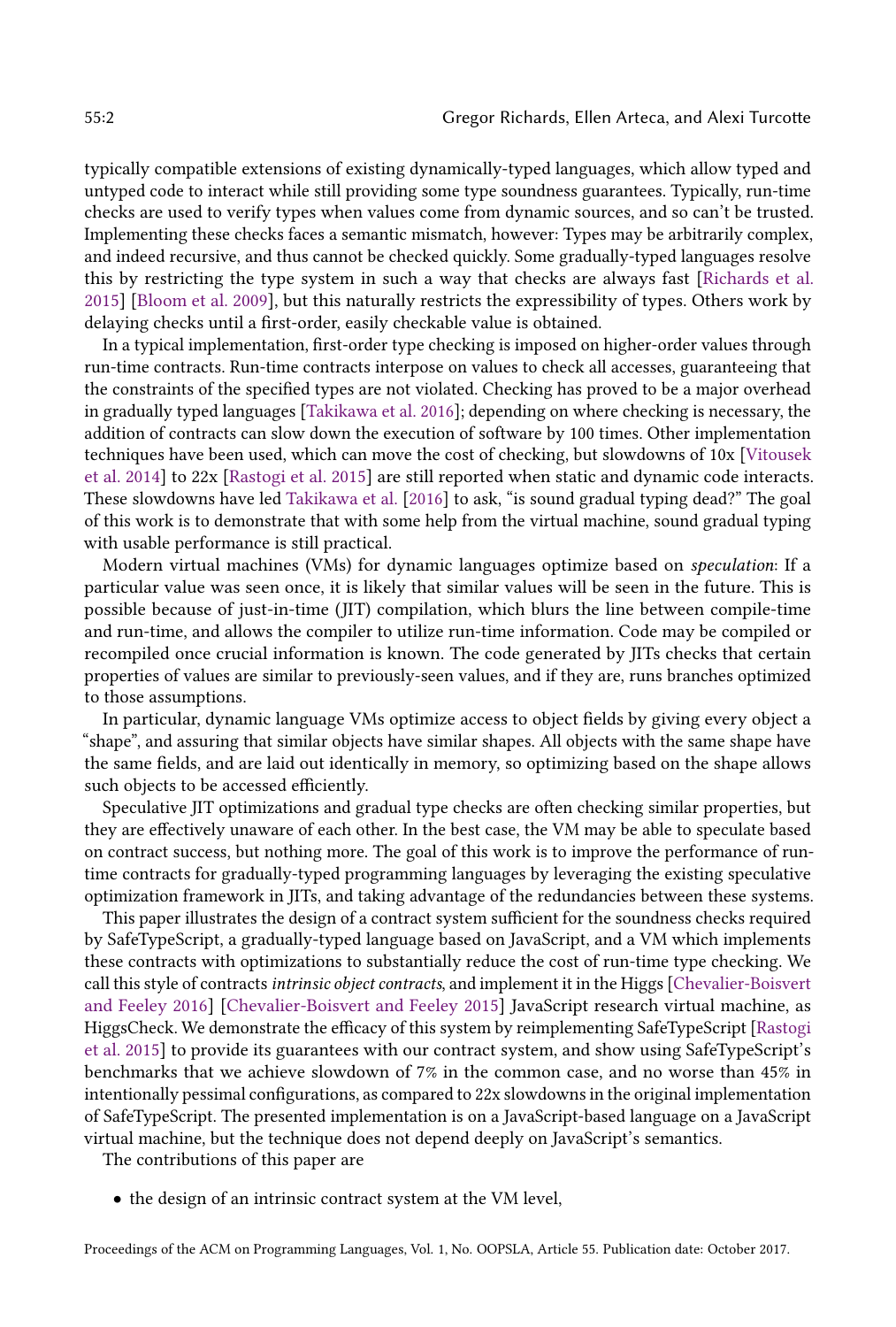The VM Already Knew That **55:3 SEXED SEXED SEXED SEXED SEXED SEXED SEXED SEXED SEXED SEXED SEXED** 

- a technique for reducing the overhead of checking of such contracts,
- the implementation of that system on the Higgs virtual machine,
- the implementation of SafeTypeScript's soundness guarantees on these contracts,
- an evaluation, demonstrating that the overhead of this contract system is practical.

The complete source code of this system is available at [http://plg.uwaterloo.ca/~dynjs/higgscheck/.](http://plg.uwaterloo.ca/~dynjs/higgscheck/)

# 2 BACKGROUND AND GOALS

We will demonstrate the goals of this system through a simple running example. Consider the following JavaScript code, which sums the values in a list of numbers:

```
function sum(node) {
  if (node.next)
    return sum ( node . next ) + node . item ;
  else
    return node . item ;
}
```
It is evident from this code that node is expected to be an object, with fields next as a reference to a similar object or null, and field item as a number. Called with the object {next: {next: null, item: 40}, item: 2}, sum will return 42. However, due to the dynamic nature and peculiar semantics of JavaScript, in practice this function will do something-albeit perhaps something unpredictable—with many input objects. For instance, called with {next: 42}, which is obviously not a node in a list, sum will return NaN (Not a Number), a consequence of the odd behavior of accessing and performing arithmetic with nonexistent fields.

# 2.1 Optional and Gradual Typing

A programmer wishing to make their intents clearer may instead use TypeScript [\[Bierman et al.](#page-25-5) [2014\]](#page-25-5), a language which extends, and compiles into, JavaScript, adding type annotations. In Type-Script, this function and its expected type can be expressed as:

```
interface Node {
  next : Node ;
  item: number;
}
                                                 function sum(node: Node) {
                                                    if (node.next)
                                                      return sum ( node . next ) + node . item ;
                                                    else
                                                      return node . item ;
                                                 }
```
Now, the call sum({next: 42}) will fail to compile, with an appropriate type error: Argument of type '{ next: number; }' is not assignable to parameter of type 'Node'. However, TypeScript is a strictly compile-time type checker, and is designed to interact with untyped code, so it's trivial to work around this type restriction by either calling sum from untyped code, or using the special " $any$ " type to bypass checking. Indeed, the JavaScript code above is the compiled output of this TypeScript snippet. This style of typing is often called optional typing, which implies that the types are, of course, optional, but also that there are no run-time guarantees that the expressed types are correct. TypeScript is intentionally unsound, allowing unchecked downcasts and covariant function overloading, but it has a sound core, and fully-typed programs written in that sound core are type sound [\[Bierman et al. 2014\]](#page-25-5).

Gradually typed languages regain some of the assurance of statically typed languages, while maintaining the flexibility of interacting with dynamic code. They define a distinct consistency relation, by which a type may be consistent even if it is not a subtype, and the consistency relation is used to allow dynamic and static code to interact. Typically, a single dynamic type (in TypeScript,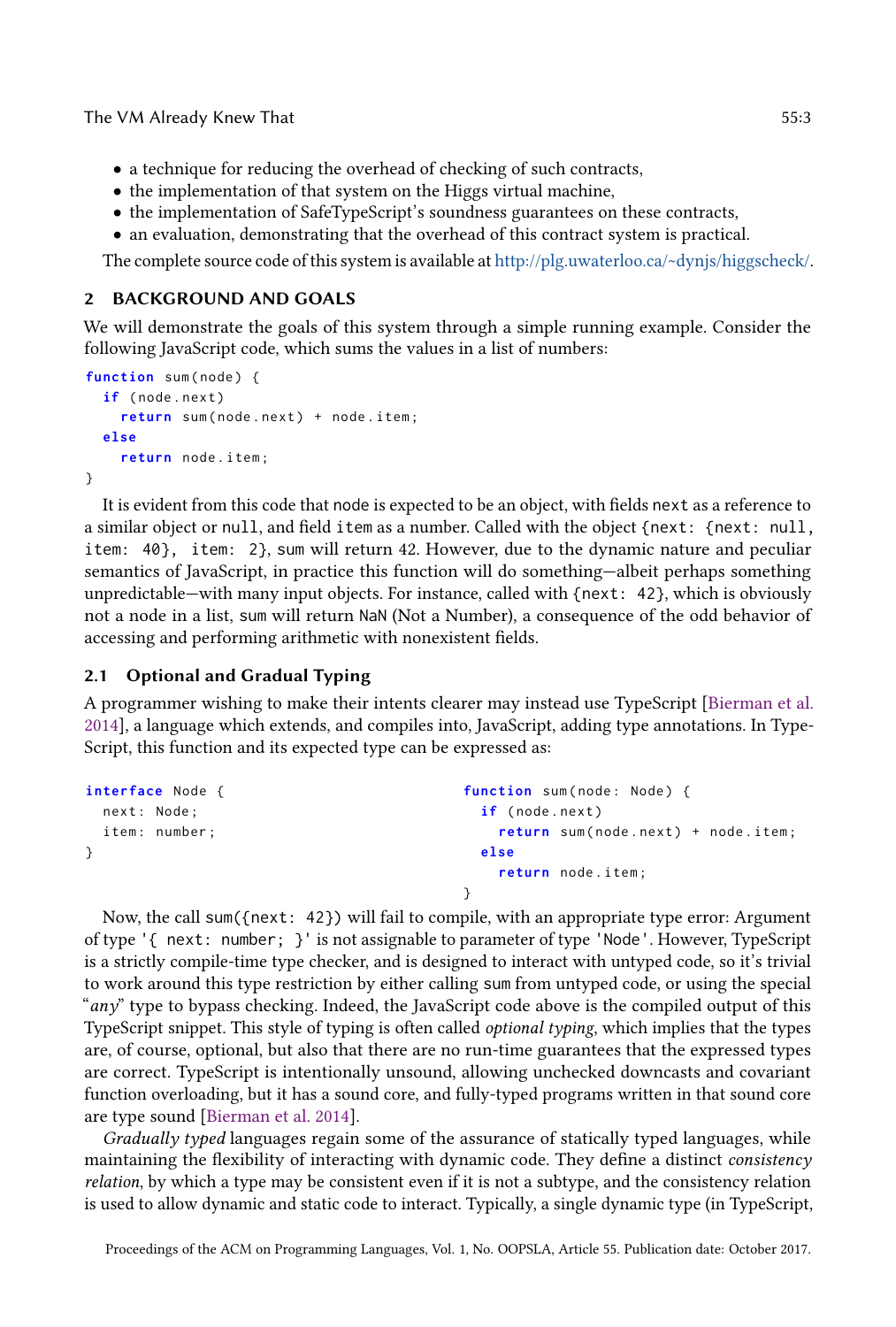any) is consistent with all types, and structural or higher-order types must be consistent in their type members. In terms of dynamic semantics, the type correctness of this relationship is enforced by injecting unsound casts, and implementing those casts as run-time checks. The standard criteria by which their correctness is measured is that adding types does not affect behavior in the absence of unsound casts, and in the presence of unsound casts, errors are always the fault of dynamic code [\[Siek et al. 2015a\]](#page-25-6) [\[Wadler and Findler 2009\]](#page-26-3).

The caveat is how one performs run-time checks with higher-order types. Languages such as StrongScript [\[Richards et al.](#page-25-0) [2015\]](#page-25-0) and Thorn [\[Bloom et al.](#page-25-1) [2009\]](#page-25-1) accomplish this by restricting the type system to nominal, Java-like classes, such that all type checks can be performed eagerly, or by allowing the programmer to explicitly specify whether checking is desired [\[Wrigstad et al.](#page-26-4) [2010\]](#page-26-4), avoiding behavioral changes when checking is not performed. More general approaches, such as Typed Racket [\[Tobin-Hochstadt and Felleisen 2008\]](#page-26-5), Reticulated Python [\[Vitousek et al.](#page-26-2) [2014\]](#page-26-2) and, relevant to this work, SafeTypeScript [\[Rastogi et al.](#page-25-2) [2015\]](#page-25-2), perform their checks lazily: When a first-order, primitive value is expected, it is checked immediately, but other checks are delayed. This approach allows for higher-order types, such as structural object types and first-class functions, in a way that nominal types cannot, and does not typically interfere with the behavior of the underlying dynamic language except to introduce checks.

Three principle techniques have emerged for delayed run-time checks in gradually-typed languages, each with their own benefits and disadvantages. In each case, if a value undergoes an unsound cast to a first-order, primitive type, it is simply checked eagerly, but casting to a higherorder type invokes some form of run-time protection.

Typed Racket and Reticulated Python (in one configuration) use wrappers, or proxies. These wrappers implement a general contract, which could notionally verify any property expressible in the host language, but are typically used for types. The relationship between contracts and types has been explored for both objects [\[Findler and Felleisen 2001\]](#page-25-7) and functions [\[Findler and Felleisen](#page-25-8) [2002\]](#page-25-8). In a wrapper-based gradually-typed system, every time a value is obtained which may not have the correct type, it is wrapped in a function or object which protects it and checks accesses. This wrapper implements a run-time contract, guaranteeing that the value's behavior matches the specified type. For objects, for instance, each field is implemented as an accessor function. If the field's type is itself higher-order, this accessor wraps it; if it is first-order, the accessor checks it. Further, these wrappers contain blame information, i.e., a label of where the wrapper itself was applied. Because checks are delayed, if a check fails, the blame information stored in the wrapper will ultimately tell the programmer where the incorrect cast was performed, rather than the point where the error occurred.

Using the wrapping technique puts the cost of both allocation of wrappers and checking on both statically-typed and dynamically-typed code, for any value which has been downcast. Thus, fully-typed code incurs no cost, and fully-untyped code also incurs no cost, but mixed code can have severe slowdown: When static and dynamic code is mixed, Typed Racket reports slowdowns up to 100x [\[Takikawa et al. 2016\]](#page-26-1).

Reticulated Python introduced two other semantics: transient checks and monotonic objects. The technique of transient checks simply explicitly checks primitive types when they're expected. That is, no check would be performed to verify that an object is a Node (except perhaps that it is an object), but if the item member of a Node-typed variable is accessed, its type is checked. Transient checking cannot preserve blame information, as higher-order downcasts have no run-time behavior.

It's likely that transient checks could be made to work well with the VM, but if they're purely superficial, they also cause significant slowdowns. Reticulated Python reports slowdowns of 10x in this configuration [\[Vitousek et al. 2014\]](#page-26-2).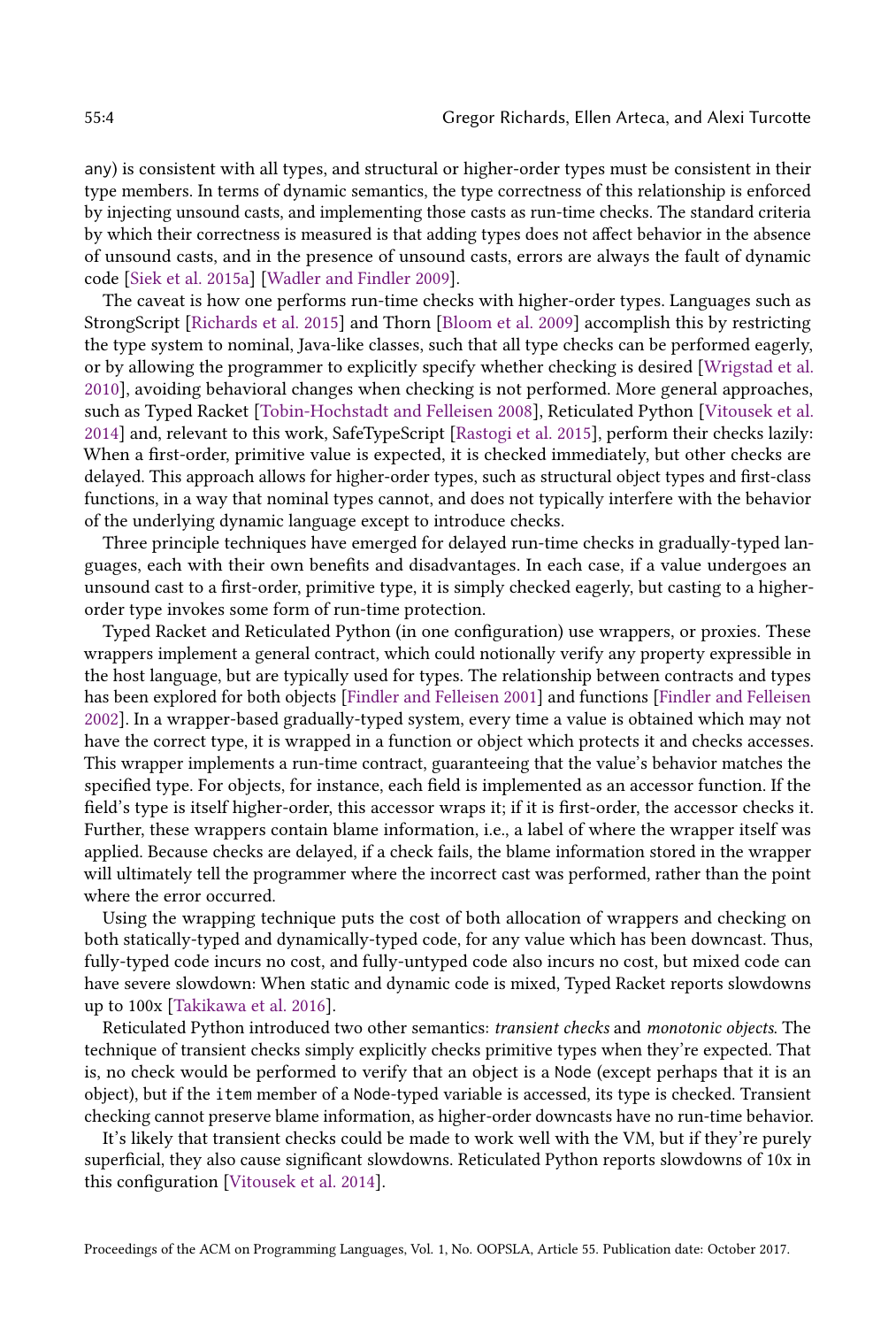#### The VM Already Knew That **55:5**

Reticulated Python's third mode, monotonic objects, assures that values in the heap which undergo unsound casts may only monotonically become more precisely typed and their behavior more constrained. So long as objects monotonically become more precisely typed, static code can be free from performing checks: Static code accesses members directly, assured that they will be correctly typed, while dynamic code is redirected to perform checks, thus not sullying the objects that static code expects. Thus, a direct implementation of monotonic objects makes static code very efficient, but at a severe cost to dynamic code. The monotonic semantics has been shown to be sound and correct with respect to blame [\[Siek et al.](#page-26-6) [2015b\]](#page-26-6). Reticulated Python reports slowdowns of 3.4x of monotonic objects over transient checks, so approximately 34x of monotonic objects over unchecked code.

SafeTypeScript's technique, though it carries the types in a separate "tag heap", has the same semantics: When objects pass through an unsound cast, it is shallowly checked and tagged in the heap, and all unsound (i.e., dynamic) updates have their values checked against the tag. The tag may be made more precise, but never less precise. The tag corresponds to a resolved structural object type, which in TypeScript is a list of typed fields, and a list of a call signatures, and we thus design our system of contracts to be sufficient for these types.

SafeTypeScript reports small slowdowns, on average 6.5%, in fully-typed code, but in mixed code, the cost of maintaining type soundness is on average 22x for one suite of benchmarks.

Our work implements the syntax of SafeTypeScript (and thus TypeScript) and the semantics required by SafeTypeScript's tag heap, but does not avoid checks in fully-static code, for reasons of polymorphism which will be discussed in later sections. We highly optimize dynamic soundness checks by taking advantage of existing checks in the infrastructure of the language implementation, substantially reducing the cost on dynamic code. Our implementation reports in Section [6](#page-19-0) similar slowdowns to the original implementation of SafeTypeScript's tag heap for fully typed code, 6.61% in the average case, but our optimization brings the performance to a slowdown of at worst just 44.8% in intentionally pessimal mixes of typed and untyped code.

## 2.2 Just-in-Time Compilation

Modern virtual machines (VMs) for dynamic languages use Just-in-Time (JIT) compilation. This allows for speculative optimizations, which optimize code based on values seen at run-time: The program is allowed to run until a particular function or block must be compiled, and then it is compiled under the assumption that the values it interacts with will be similar to the ones previously seen. Checks are inserted to validate these assumptions, and code is recompiled if those checks are violated.

In particular, deriving from work in Self [\[Chambers et al.](#page-25-9) [1989\]](#page-25-9), modern implementations of JavaScript and similar dynamic languages represent objects as a shape and a store. The store is a simple array containing the values of every field in the object, but not their names. The shape (in other contexts called "map" or "hidden class") is a table mapping field names to their position in the store. Every object with the same fields and same layout of those fields in the store refers to the same shape. This fact is used to avoid dynamically looking up fields in a technique which in JavaScript is called inline caching: The shape of a seen object is cached, and the surrounding function or block is compiled with knowledge of that seen shape, and thus the lookup consists only of accessing a known offset in an array.

To assure that every object with the same layout has the same shape, shapes are stored in a global tree. Empty objects all share the same empty shape, and to add a field to an object, one follows the transition in that tree from the object's current shape labeled with the field being added. For instance, in Figure [1,](#page-5-0) if field item is added to an empty object (i.e., an object with shape 0), the object's shape is updated to shape 1 and the value is stored at offset 0 of the store. If next is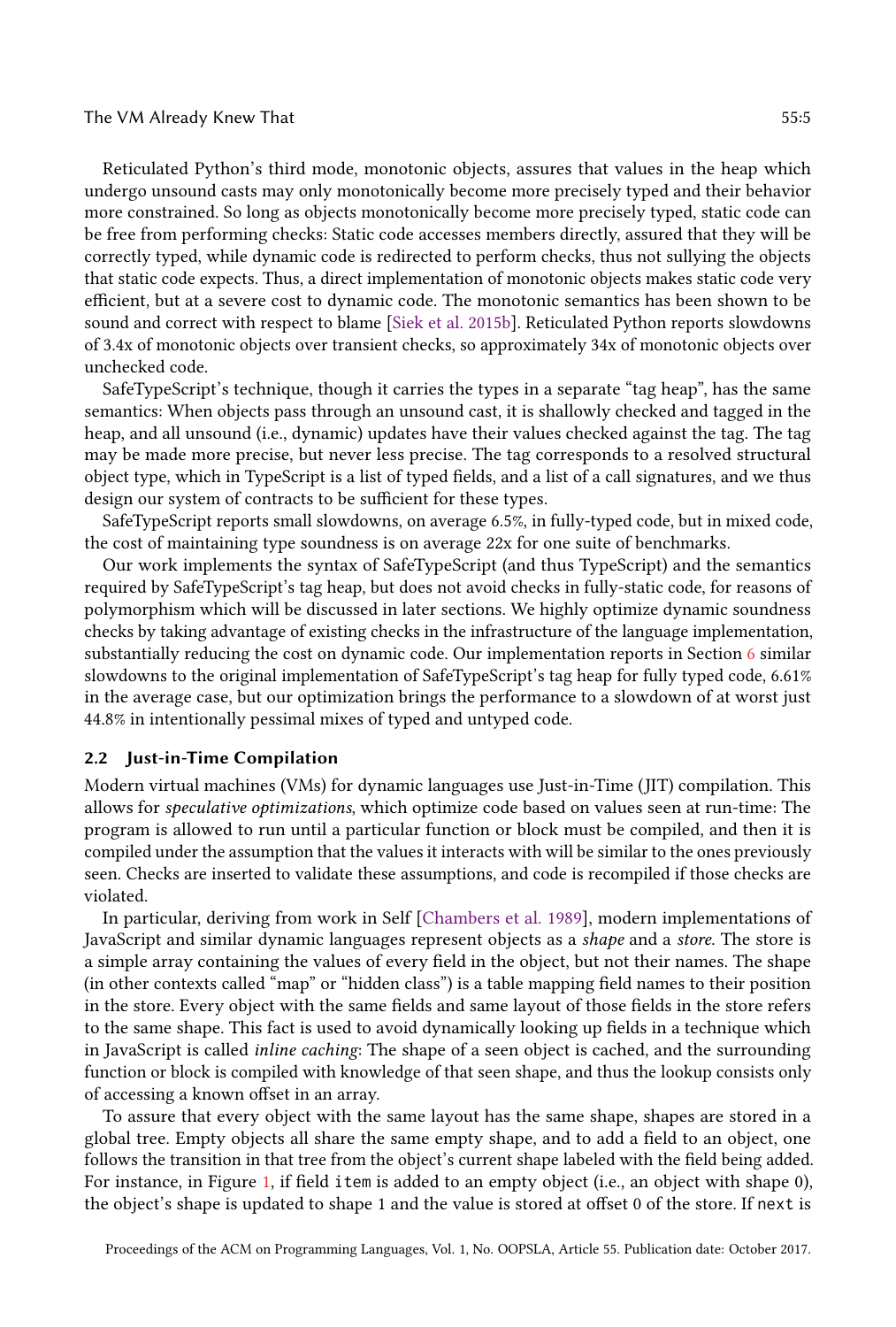<span id="page-5-0"></span>

Fig. 2. Higgs shape tree.

then added to the object, its shape will be updated to shape 2. If no transition exists for a necessary addition to an object, a new shape is created and added to the shape tree to satisfy the request. Thus, in our previous example, Nodes will have $^1$  $^1$  shape 2.

This work builds on the Higgs virtual machine [\[Chevalier-Boisvert and Feeley 2016\]](#page-25-3) [\[Chevalier-](#page-25-4)[Boisvert and Feeley 2015\]](#page-25-4), a research JavaScript virtual machine with competitive performance. Higgs implements many modern JavaScript optimizations, as well as a few unique ones which we utilize.

Higgs implements speculative optimizations through *lazy basic block versioning*. In lazy basic block versioning, each basic block is compiled speculatively with assumptions about the types of data that it accesses, and those assumptions are checked before execution is allowed to proceed into such a speculatively compiled block. Single basic blocks may have multiple compiled versions, corresponding to different sets of assumptions, and execution will choose which block to proceed into through run-time checks. When checks of those assumptions fail, a new version of the basic block and all following basic blocks is built to fit the new assumptions. These assumptions propagate into further blocks, so rechecks are elided. Thus, the compiled code for a function becomes a graph of basic block versions, each representing the compilation of a basic block under a particular set of assumptions. To avoid code blowup, limits are placed on how large this graph can get, but they are rarely reached in practice.

For instance, consider our sum function. A direct compilation of this function to basic blocks, with control flow replaced by gotos, is:

```
(1) if (!node.next) goto 4
```

```
(2) tmp1 = sum(node.next); tmp2 = node.item;
```
- (3) return tmp1 + tmp2;
- (4) return node.item;

Blocks 2 and 3 must be split, because the compilation of the + operator depends on the types of its operands, creating implicit control flow for those types to be checked.

Upon the first compilation of this function, as block 1 requires the shape of node, the shape seen will be cached, resulting in a compiled procedure as in Figure [3.](#page-6-0) Assuming the function is called with a non-null node.next, it will proceed through block 2, and then be compiled again, into a procedure as in Figure [4.](#page-6-0)

Higgs, building on work in TruffleJS [\[Würthinger et al.](#page-26-7) [2013\]](#page-26-7), extends shapes by encoding member types into them as well. Objects built of the same fields but distinct primitive types of

<span id="page-5-1"></span><sup>&</sup>lt;sup>1</sup>This assumes that they are built in a particular order, as in JavaScript VMs the store is never rearranged.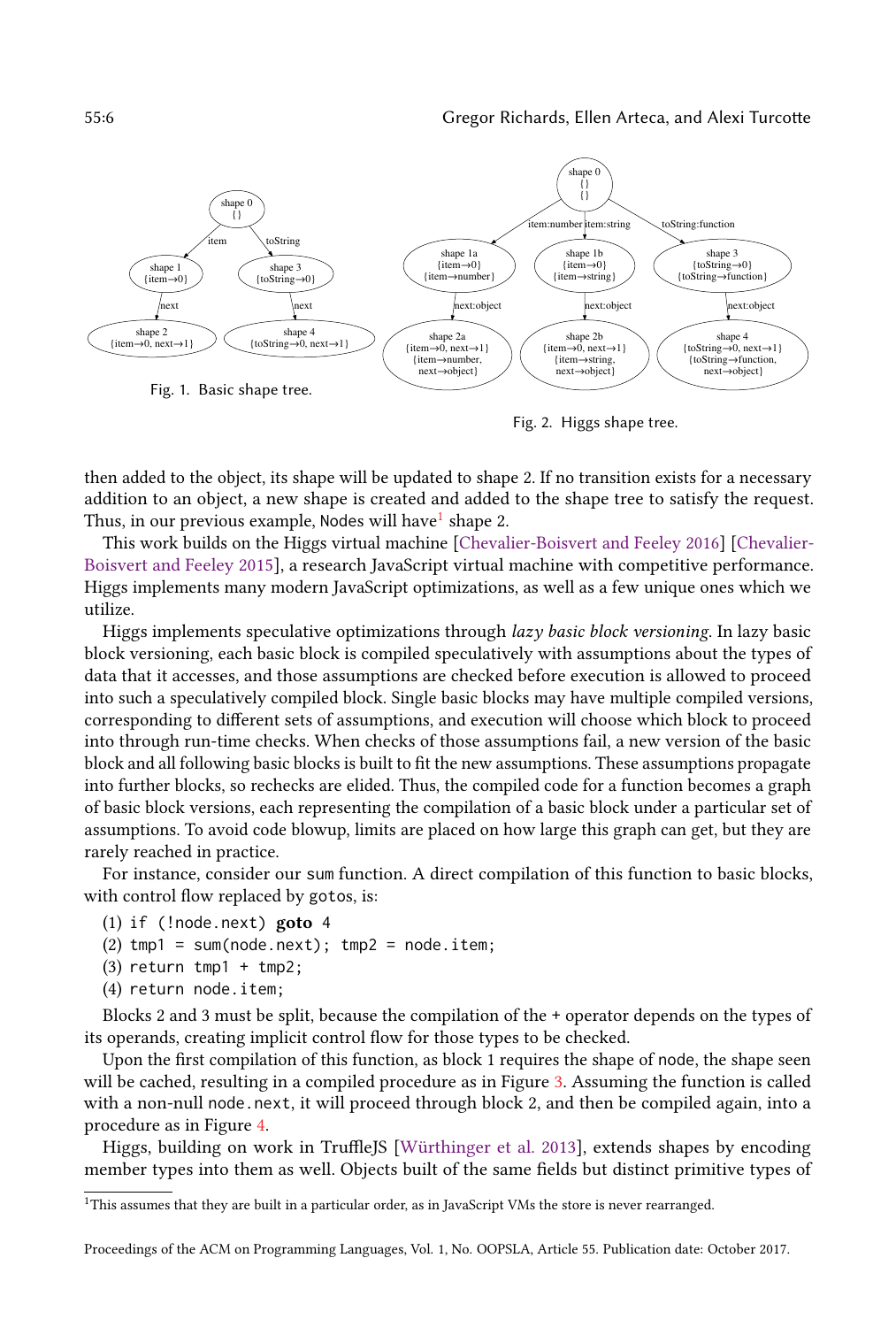<span id="page-6-0"></span>

Fig. 4. Second compilation. Fig. 5. With typed shapes.

their members will have distinct shapes, and objects with identical layouts and types have the same shape. This is accomplished by extending shapes with a map of names to primitive types. The transitions in this extended shape tree are labeled with both a name and a primitive type. For instance, in Figure [2,](#page-5-0) if field item is added to an empty object with type number, the object's shape is updated to shape 1a. If it's added with type string, the object's shape is updated to shape 1b. Because fields are typically mutable, this means the shape can also change when a field is modified: If an object with shape 2a's item field is updated to a string, the object's shape must be updated to 2b. That is, the shape is only a snapshot of the current state of the object, not a guarantee of future state.

The benefit of adding types to shape is twofold: First, as primitive types are available in the shape, it's unnecessary to tag or box values in the heap [\[Wöß et al.](#page-26-8) [2014\]](#page-26-8). Objects can thus be laid out more efficiently, avoiding wasting bits on type information that's identical between many objects. Second, speculating on a shape allows the compiler not only to optimize field access, but to eliminate type checks over the accessed field values: The check of the containing object's shape subsumes the check of the accessed value's type. For instance, sum can be compiled to the procedure in Figure [5](#page-6-0) with typed shapes, avoiding a check for the type of tmp2, which is implied by the shape of node. This optimization is important to our goal: If a tag in SafeTypeScript's tag heap obliges the item field of an object to be a number, and that object's shape is shape 2a, that obligation cannot fail, and so does not need to be checked.

Lazy basic block versioning is in many ways similar to tracing [\[Gal et al.](#page-25-10) [2009\]](#page-25-10) and even metatracing [\[Bolz et al.](#page-25-11) [2009\]](#page-25-11), and all of the optimizations of contracts discussed herein could be applied equally to those contexts. That is, our performance improvement comes from careful use of speculation, not from the particular implementation of speculation in Higgs.

#### 2.3 Efficient Contracts

The checks present in dynamically typed programming languages, and thus the guards and checks present in speculatively-compiled dynamic code, are fundamentally similar to the run-time contracts generated by gradually-typed languages. The principle difference is simply that the properties a JIT is checking are not requested by the user, but by speculative compilation, and thus violating such a guard is not an error, merely a cause for recompilation. We implement in HiggsCheck, an extension of Higgs, a system of intrinsic object contracts, which integrates with the shape tree to make type contracts as intrinsic a part of an object's run-time implementation as its memory layout. Shapes in HiggsCheck encode the layout, types, and contractual obligations of object members,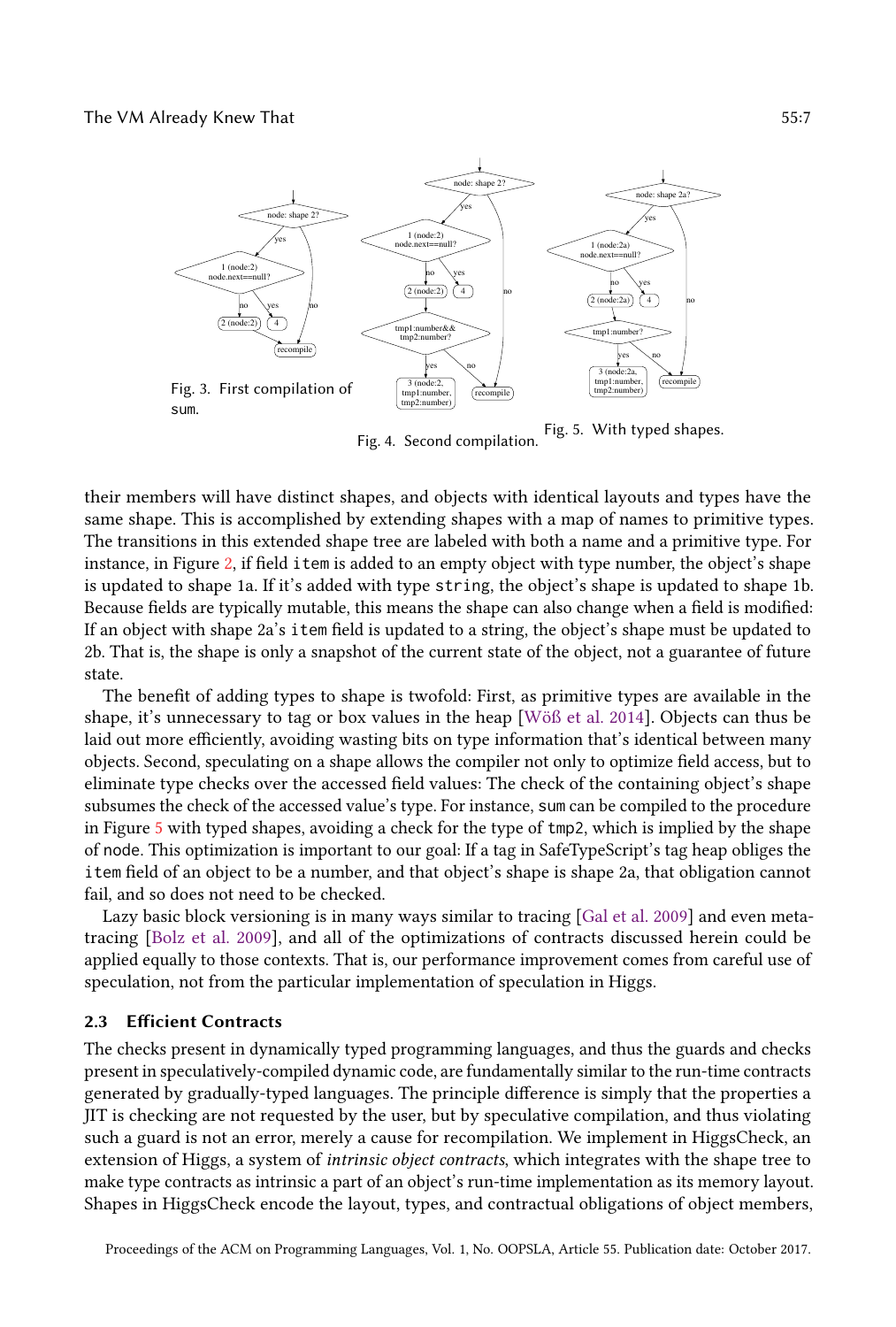and the compiler is aware of these obligations. The contracts themselves, while not as general as true pre- and post-condition contracts, correspond to structural object types, and delay type checks of fields and function returns until the relevant field access or function call is performed, similarly to wrappers. Whenever a field of an object with contracts is read, a check is incurred, and if the contract stipulates that the value itself have a higher-order type, then a contract is applied to the value. Contracts may be added but never removed, and so values are monotonic, and may only become more restrictive–more precisely typed–during the execution of a program as they are used with contracts.

In the remainder of this paper we discuss the implementation of contracts and how they bridge the gap between the VM and gradually-typed languages. In Section [3](#page-7-0) we discuss the design of intrinsic object contracts in isolation. Section [4](#page-9-0) discusses how these contracts can be implemented efficiently, and Section [5](#page-17-0) how they are used in the reimplementation of SafeTypeScript.

### <span id="page-7-0"></span>3 CONTRACTS

In this section we discuss the features and basic implementation of the contracts provided by HiggsCheck, independent of their optimizations and the direct use of these contracts by graduallytyped languages. We call this style of contracts intrinsic object contracts, as the contracts are intrinsic to the protected objects. In particular, we focus on how its design differs from other underlying systems of higher-order checks.

## 3.1 Design

The behavior of intrinsic object contracts in HiggsCheck is semantically simple: Values may be tested against contracts, and those contracts describe a number of obligations the values must adhere to. These obligations are intended to support gradual typing, and so are to type-related properties that are useful for languages and supported by the VM. That is, a contract is a set of typing obligations over a value, and a value may be tested against a contract to assure that it conforms to those obligations.

We divide the supported obligations into basic obligations, which can be checked quickly and in constant time for any value, and higher-order obligations, which cannot. Higher-order obligations correspond approximately to higher-order types, while basic obligations correspond to first-order, or primitive, types. We call a contract with only basic obligations a basic contract, and a contract with at least one higher-order obligation a higher-order contract. The empty contract, i.e. the contract with no obligations at all, is also a basic contract. When a value is tested against a contract, conceptually it is tested against all of that contract's obligations.

The basic obligations are to the primitive run-time types and nullness. For instance, the obligation "number" corresponds naturally to the JavaScript type number. These basic obligations are trivial to check with no contract system at all, as JavaScript's built-in typeof operator is sufficient.

Higher-order obligations are requirements over object fields and function return values. We focus first on object fields. These obligations require that the values yielded by accessing a field complies to a given contract, and thus incur testing of the value against the contract whenever it is accessed. A higher-order contract with several field obligations is equivalent to a structural object type, with each obligation referring to the type of a particular field. For instance, a contract can be built for the Node type as follows: Contract  $\alpha$ 's sole obligation is "number". Contract  $\beta$ , the contract for Node, has three obligations: The basic obligation "object", the higher-order obligation that field item be tested against contract  $\alpha$ , and the obligation that field next be tested against contract  $\beta$ .

To support array indices, which in JavaScript are simply fields with numeric names, a contract may have an obligation over all numeric fields. So, to support arrays of Nodes, we may create a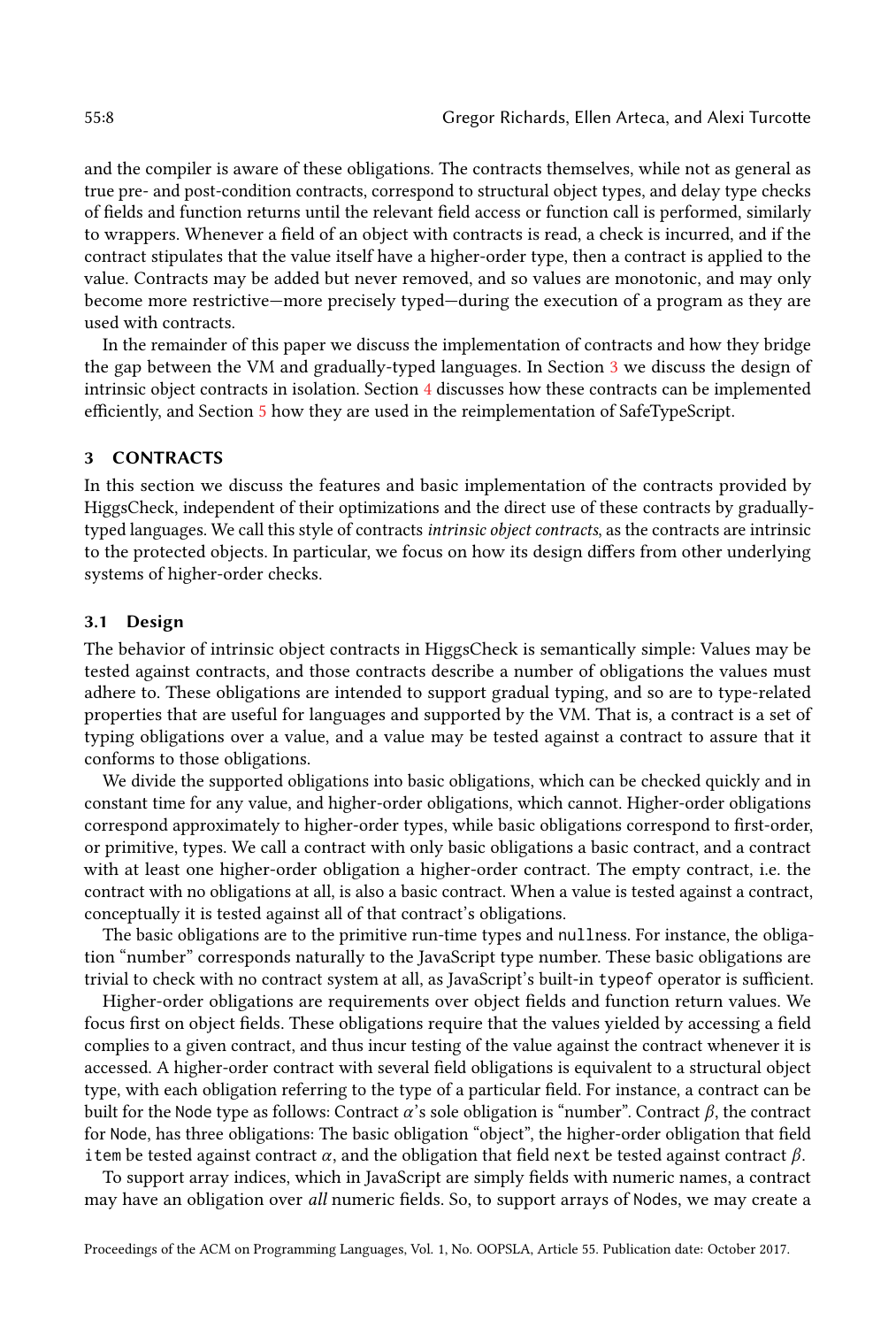contract  $\gamma$  with two obligations: The basic obligation "object", and the higher-order obligation that all fields with numeric name be tested against contract  $\beta$ .

Because these obligations allow the recursive testing of contracts, they cannot be checked eagerly. Even in the case that they're not recursive, they cannot be checked quickly, and because objects in JavaScript are typically mutable, a check of such a higher-order contract would only be a momentary guarantee. As such, testing a value against such a contract checks only the basic obligations immediately, and delays testing of higher-order obligations until the relevant field is accessed. Testing an object x against contract  $\beta$ , our contract for Node, for instance, will immediately verify that x is an object, but will only test that  $x$ . item is a number when, and if,  $x$ . item is accessed.

Higher-order obligations may additionally restrict function returns. For instance, a contract δ may have the obligation that return values comply to contract α above. If a function is tested against  $\delta$ , it cannot be checked eagerly, and so instead the system asserts that the function's return will be tested in all future calls. This is a simple obligation not sufficient for more sophisticated functional programming, and the reasons for this limitation and possible enhancements to support functional programming are discussed in Section [4.3.](#page-17-1)

When an object or function (in JavaScript, functions are objects) is tested against a higher-order contract, assuming all basic obligations succeed, the higher-order obligations are imposed on the object through delayed checks. To assure that these delayed checks happen, the contract is *applied* to the object. Objects in this system may have any number of contracts applied to them, and each object retains a list of applied contracts for its lifetime. This contract application is what assures that future accesses will be tested against the higher-order obligations: When a field is read from an object with applied contracts, if any of its contracts have obligations over that field, that obligation's contract is tested against the value seen at run-time. As higher-order obligations each test a value against a contract, this contract application may occur recursively. For instance, if an object x has the contract for Node applied, an access to x.next will be tested against the Node contract, applying it if applicable. If an object is tested against a contract which has already been applied, it isn't applied a second time.

Contracts are monotonic: While an object may always have more contracts applied, and thus gain more specific type information and a more restrictive API, it may never lose contracts. It is possible to add incompatible contracts, for instance Node along with a contract that demands that item be a string, in which case accessing such contradicting fields will inevitably cause a contract violation. They are independent of JavaScript's particular system of inheritance, and treat objects as black boxes. Thus, if it happens that the value of a field is fulfilled by accessing a prototype, or by using an accessor function, it is checked the same as a simple, local field.

Built-in functions, intended to be used by the implementation of a gradually-typed language, are provided to build contracts. Basic contracts for the primitive types (objects, functions, strings, numbers and booleans) and the empty contract are built in, and other contracts are built by extending them through further built-in functions which add field, index and function return obligations.

# 3.2 Blame

When a contract is applied to an object, an actual violation associated with that contract may occur later in the execution of the program, when a primitive value is obtained. With wrapper-based systems, the wrapper object carries with it blame information, such as the code location of the cast which caused a contract to be added, and with monotonic objects, the blame is stored in the object itself. Intrinsic contracts in HiggsCheck contain similar blame information: A contract test may provide an additional argument which represents the relevant blame label, typically a code location, and that blame will be reported if the contract's obligations are violated on the object.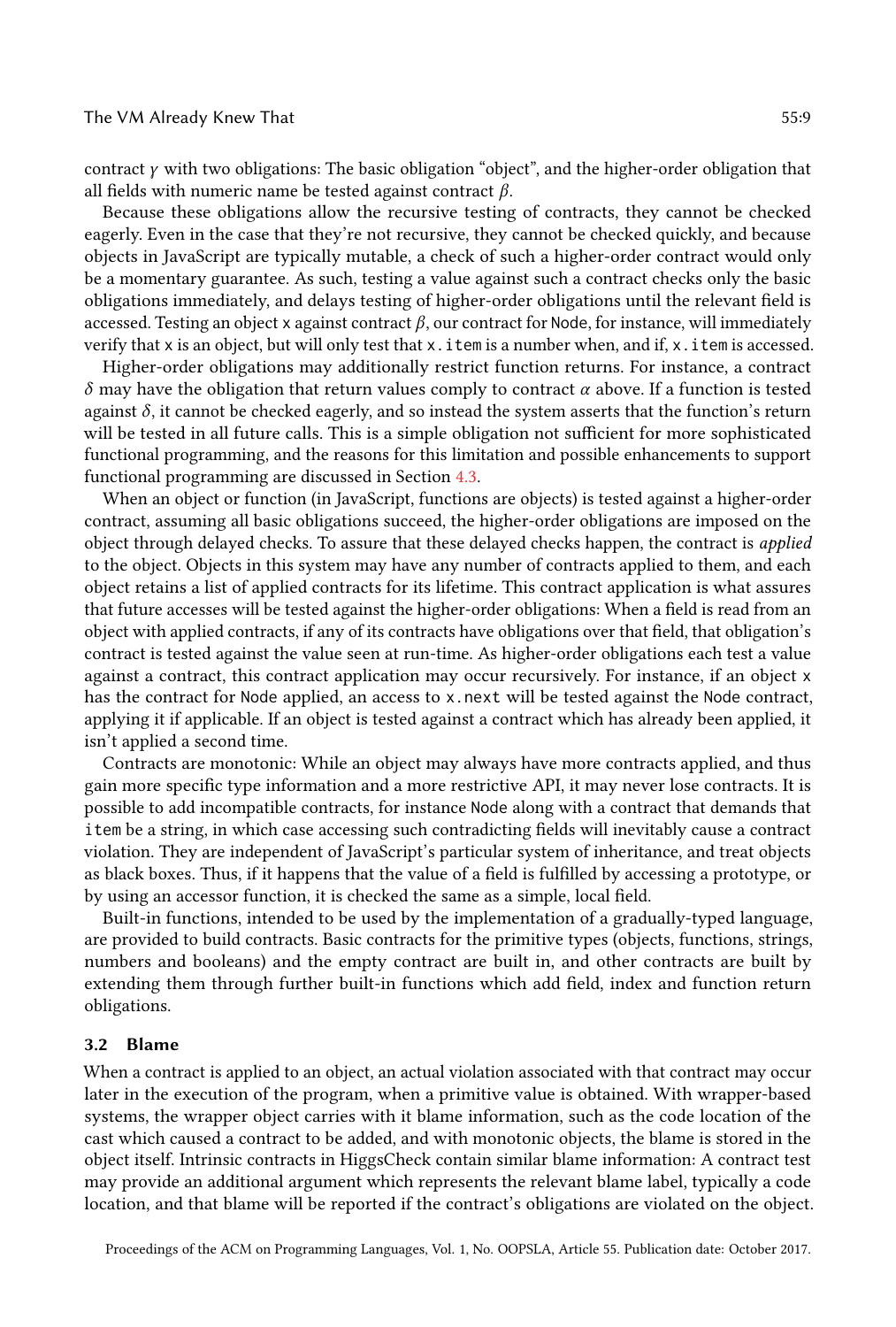When testing the obligations of a contract requires testing another value against another contract, the blame information from the parent contract is passed on to the child.

This gives intrinsic object contracts support for blame as in [Findler and Felleisen](#page-25-8) [\[2002\]](#page-25-8). As contracts are only applied once, an object cannot accrue multiple blame labels for a single contract, and so-called "threesomes" [\[Siek and Wadler 2010\]](#page-26-9) naturally collapse: We do not re-apply a contract if only its blame has changed. Given a fixed number of higher-order types in a program, there are thus a fixed number of contracts that an object may ever acquire. However, only the first blame label applied is kept.

The creation of useful blame information itself is left to the contract-utilizing code. It is assumed that contracts will usually be used by code generated from compilation of gradually-typed programming languages, and so it is the role of that compiler to provide useful information. The compiler described in Section [5](#page-17-0) simply uses code lines as blame labels, but using e.g. stack traces is an alternative-albeit slower-option.

#### 3.3 Discussion

The design of our contract system was intended to satisfy two requirements: That it be usable for the contracts usually needed by gradually-typed object-oriented programming languages, and that it be implementable in an optimal way. Relative to wrapper-based contracts, our contracts are less easily generalizable to other kinds of checks, but are implementable with a significantly reduced performance penalty, as demonstrated in Section [6.](#page-19-0)

Our contracts implement the semantics of monotonic objects, and so all references to an object have the same contractual obligations. In wrapper-based systems, references derived from the one to which the wrapper was applied will conform, and others will not. Both semantics have advantages, and both have been demonstrated to be correct, but monotonic semantics do mean that objects cannot be "chameleons": They cannot change their behavior in non-backwards-compatible ways once contracts have been applied.

Unlike wrapper-based implementations, there is no question of object identity, and no possibility of distinct identities for the same object, as no stand-in is ever created for an object. The application of contracts does not affect an object's identity or, equivalently, it affects the identity of all references to the object in the same way.

As intrinsic object contracts are a new language-level feature, backwards compatibility is a problem. Reticulated Python demonstrates [\[Vitousek et al.](#page-26-2) [2014\]](#page-26-2) that monotonic objects are implementable through accessor functions, and these would be sufficient to implement intrinsic object contracts as well with no changes to the VM, but such implementations are slow. As contracts do not change the behavior of programs except to raise contract violation errors, the behavior of a correct program is not altered by removing its contracts. Thus, a simple shim library which implements the contract built-in functions with no behavior can be used to support standard implementations (with no checking), while still using contracts on supporting implementations.

# <span id="page-9-0"></span>4 IMPLEMENTATION

Using a similar technique to Reticulated Python's monotonic objects, it would be possible to create a correct implementation of the contracts presented in Section [3](#page-7-0) with pure JavaScript<sup>[2](#page-9-1)</sup>. The requisite checking of all values, however, would be untenably slow. HiggsCheck implements contracts at the VM level, and uses compile-time knowledge to optimize them. In this section we describe the

<span id="page-9-1"></span> $^2$ If implemented at the VM level, contracts will be naturally resistant to malicious tampering, which may be impossible in an implementation in pure JavaScript.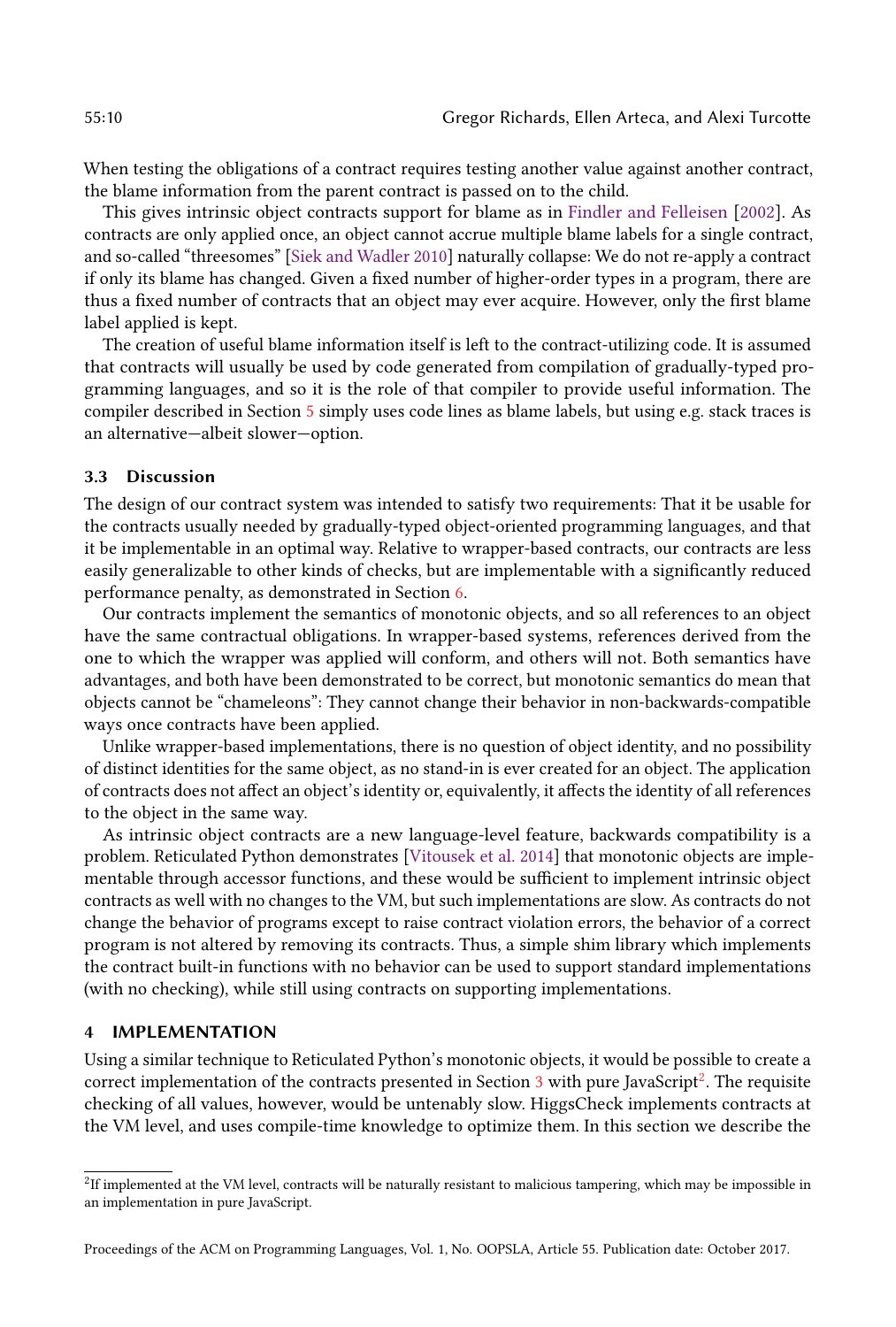implementation first of intrinsic object contracts, and second of the optimizations to avoid contract checks where possible.

#### 4.1 Contract System

Contracts in HiggsCheck are objects in the VM, exposed to the programmer only as opaque integer handles. Every contract in the system has such a handle. Basic, built-in contracts are obtained through a built-in function contract\_for, which simply maps string contract names to their handles. These contracts are created by the VM during initialization and cannot be changed. The remaining built-in functions create and modify contract objects in the VM and apply them to objects.

Every higher-order contract has a parent contract, and inherits all of the parent's obligations. Each link in this chain adds a single obligation, and the contract is the sum of all of the obligations in this chain. contract\_oblige\_member and contract\_oblige\_return are provided to oblige fields and return values, respectively, and each takes a parent contract as an argument, and create a new contract as return. The new contract has all the obligations of the parent contract, plus one new higher-order obligation.

To support the definition of recursive contracts, contracts are mutable by default. An obligation over a field or return may be replaced by contract\_reoblige\_member. contract\_reoblige\_member follows the chain of parent contracts until either an immutable contract is found or the correct obligation is found. If the correct obligation is found, it is updated. contract\_freeze explicitly freezes the contract and all of its parents, and unfrozen contracts are frozen automatically if applied to objects, to assure that live contracts do not change.

For instance, Node's contract can be written as:

```
1 var c = contract_for("object");
2 var cn = contract_for (" number ");
3 c = contract\_oblige\_member(c, "item", cn);4 c = contract_oblige_member (c , " next ", c);
5 contract_reoblige_member (c , " next ", c);
6 contract_freeze (c);
```
The contract c at line 4 has its next field obliged to the contract generated at line 3. That is, it is not recursive: Its next field is not required itself to have a next field. Line 5 establishes this contract's necessary recursivity, and line 6 makes it immutable.

Recall that JavaScript VMs encode object shapes into a tree separate from the objects themselves. This means that two objects which have the same members, with the same layout, share a referentially identical shape. Higgs, further, encodes member types into these shapes. HiggsCheck extends them in one additional way: Contracts applied to an object become part of its shape as well. As well as maps of member names to offsets within the store and to types, shapes contain an array of contracts applied. Applying a contract to an object thus becomes a new kind of transition in the shape tree. Only objects for which the layout, member types and contracts applied are identical share the same shape, and as contract application is a transition, contracts must be applied in the same order to share a shape as well.

This relationship is crucial: When a contract is applied to an object, if the same contract has been assigned to another object with the same shape, nothing is allocated. The shape of the current object is updated, and the contract-object relationship is encoded into that shared shape. This is the first major optimization, as the number of allocations is equal to the number of contract-shape relationships, instead of the presumably much larger number of contract-object relationships.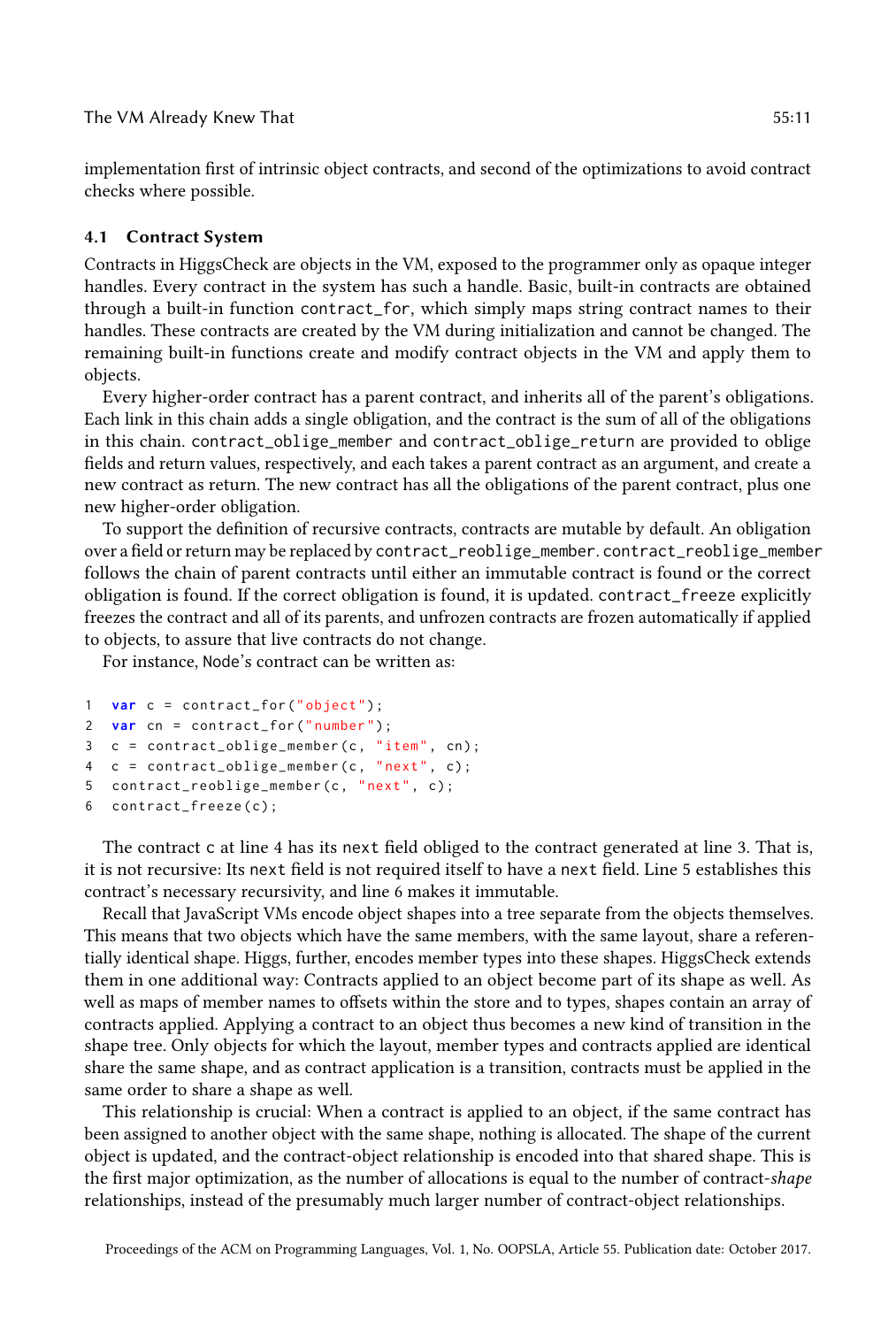<span id="page-11-0"></span>

Fig. 6. Run-time state with shapes and contracts.

Adding contracts to the shape tree can increase polymorphism. Inline caches work by checking whether the shape of an object is identical to a shape seen in the past; if otherwise-identical objects which differ only in contracts have different shapes, then this inline cache must check more possible shapes, and thus take more time. As such, the mixing of typed and untyped code is expected to increase polymorphism. This is the primary cause of slowdown in the benchmarks in Section [6.](#page-19-0)

In HiggsCheck, the blame is also stored as part of the shape tree. That is, a transition which adds a contract is for a particular contract-blame tuple, and if a contract violation occurs, the blame information is found in the shape. This allows objects which share identical blame information to avoid duplicating it, and works well for simple benchmarks, but may not scale well to larger programs, as objects could acquire contracts through various code paths. An alternative is to store the blame information in the object itself, in which case each contract transition in the shape must also reserve a position in the store, where the blame information can be saved.

Figure [6](#page-11-0) shows a complete shape tree and contract trees for a system in which objects with shapes 3a and 3b are contractually obliged to behave as Nodes. Dotted lines in Figure [6](#page-11-0) indicate contractual obligations, and solid lines indicate the parent/child relationships in the shape and contract trees. An object with shape 3a, for instance, has an item field of type number and a next field of type object. Further, objects with shape 3a are contractually obligated to have item fields of type number, by way of contract 3, and next fields which also conform to contract 3, by way of contract 2. It may seem unusual that shape 3b exists: Such objects have item fields of type string, but are obliged to have item fields of type number.

There are two reasons to allow such seeming contradictions: First, the design of our contracts is to check only on access to fields with obligations, and so a contract can be applied but never checked at all. Second, updates can bring the object into conformance, and types in TypeScript are often used before the object has actually been updated to conform. For instance, in the TypeScript compiler itself, types are stored abstractly and then eventually "resolved" with their fields, transforming an object from type Type to type ResolvedType:

```
function setTypeMembers (type: Type, members: SymbolTable, [...]): ResolvedType {
  (< ResolvedType > type ). members = members ;
  [...]
  return < ResolvedType > type ;
}
```
If this is implemented with contracts, when the ResolvedType contract is initially applied to type, it does not yet have a members field. However, this is immediately fixed, and so raising a contract violation would be unhelpful.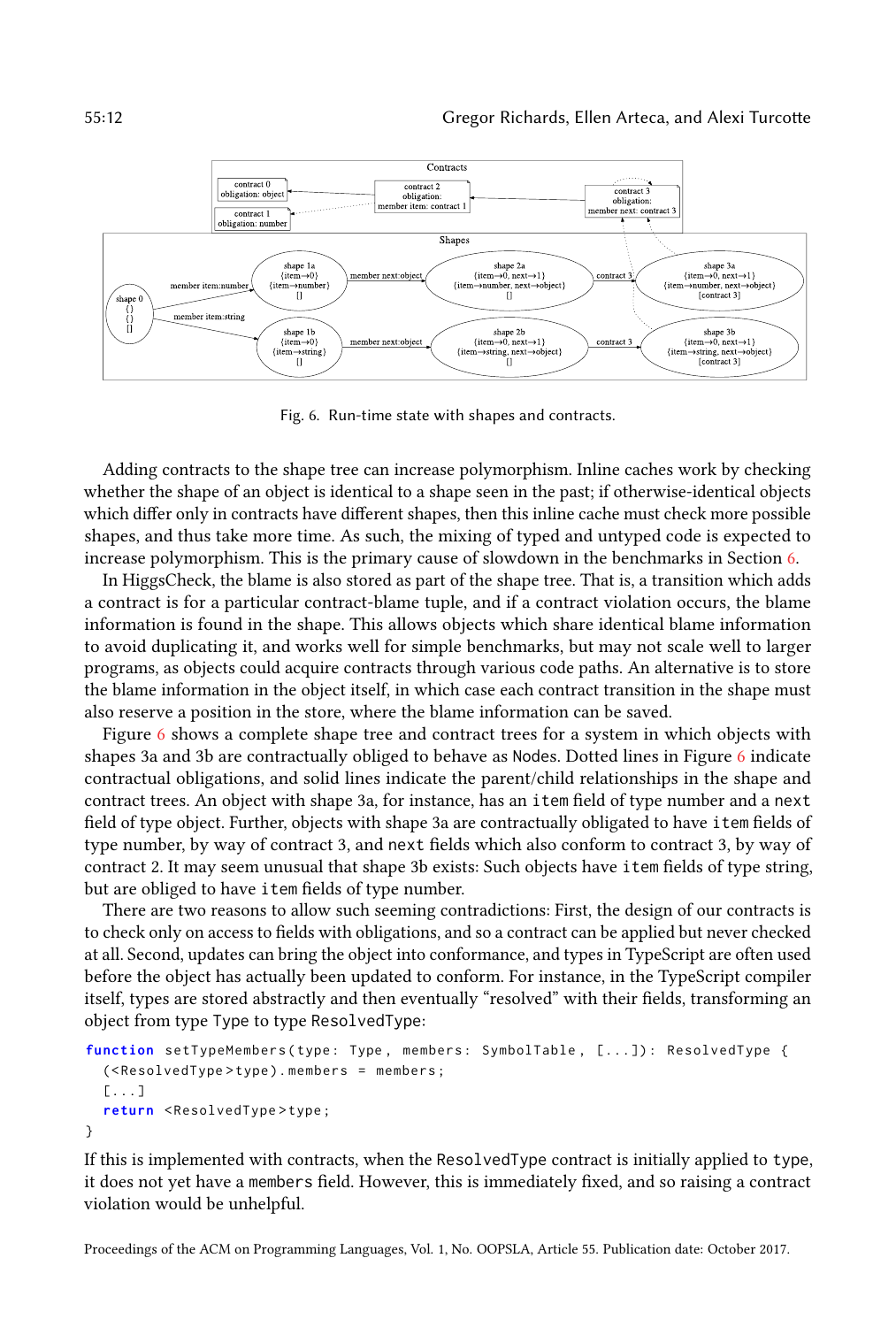The VM Already Knew That 55:13

When fields are read from or written to objects and the object shape has contracts, or when a function is called and its shape has contracts, their obligations are checked. If the obligations are higher-order, the shape of the read field or retrieved value may itself need to be changed, and it inherits the blame from the parent object.

Finally, values may be tested against contracts with test\_contract. test\_contract simply takes a value to be checked, a contract, and blame information, and performs the appropriate check: If the contract has any primitive obligations, they are checked immediately. If it has any higher-order obligations, it is applied to the checked object with the specified blame. After creating contracts, test\_contract is the only function a gradually-typed programming language compiler needs to use to perform its run-time checks.

A contract is applied to an object as described in the following pseudocode:

```
function apply_contract(object, contract, blame):
  shape := object.shape
  if shape.hasContract(contract):
    # Nothing
 else if shape.hasChild(contract, blame):
    # That is, there is an existing child shape with this contract and blame
    object.shape := shape.child(contract, blame)
 else:
    newShape := shape.clone()
    newShape.contracts.add(contract, blame)
    shape.addChild(contract, blame, newShape)
    object.shape := newShape
```
When fields are changed that force shape changes, an equivalent shape with equivalent contracts must be found or created, just as when a type is changed in a Higgs shape tree, a shape with the correct types must be found.

When an object has contracts applied, those contracts are checked every time a member of that object is accessed or, if the object is a function, when it is called. This checking is transparent to the program, and objects with contracts are semantically identical to objects without contracts except that these accesses may fail.

# 4.2 Optimization of Checks

The design of contracts in HiggsCheck lends itself to speculative optimizations. Contracts and shapes, while serving different purposes, are partially redundant: If a shape has contracts applied, and the types specified in each basic obligation are supertype of those specified by the shape, those basic obligations cannot be violated. It is thus unnecessary to check such obligations: the run-time checks are subsumed by the inline cache.

Object field access in JavaScript is implemented using inline caching. In Higgs, this is implemented using an inlined JavaScript function, the core of which captures the object's shape, then performs the property access. In other systems this is done explicitly by the JIT compiler, inlined implicitly through tracing; while we will discuss these optimizations in the context of Higgs, the important consideration is speculation: what is computed at compile-time and what is computed at run-time. Higgs' property accessors, simplified for presentation, are:

| $1 \quad$ | function getProp(obj, prop) {      | 1 <b>function</b> setProp(obj, prop, val) { |  |
|-----------|------------------------------------|---------------------------------------------|--|
|           | while $(!capture\_shape(obj)) { }$ | while (!capture_shape(obj)) {}              |  |
|           | 3 return obj_get_prop(obj, prop);  | obj_set_prop(obj, prop, val);               |  |
|           | 4 }                                | 4 }                                         |  |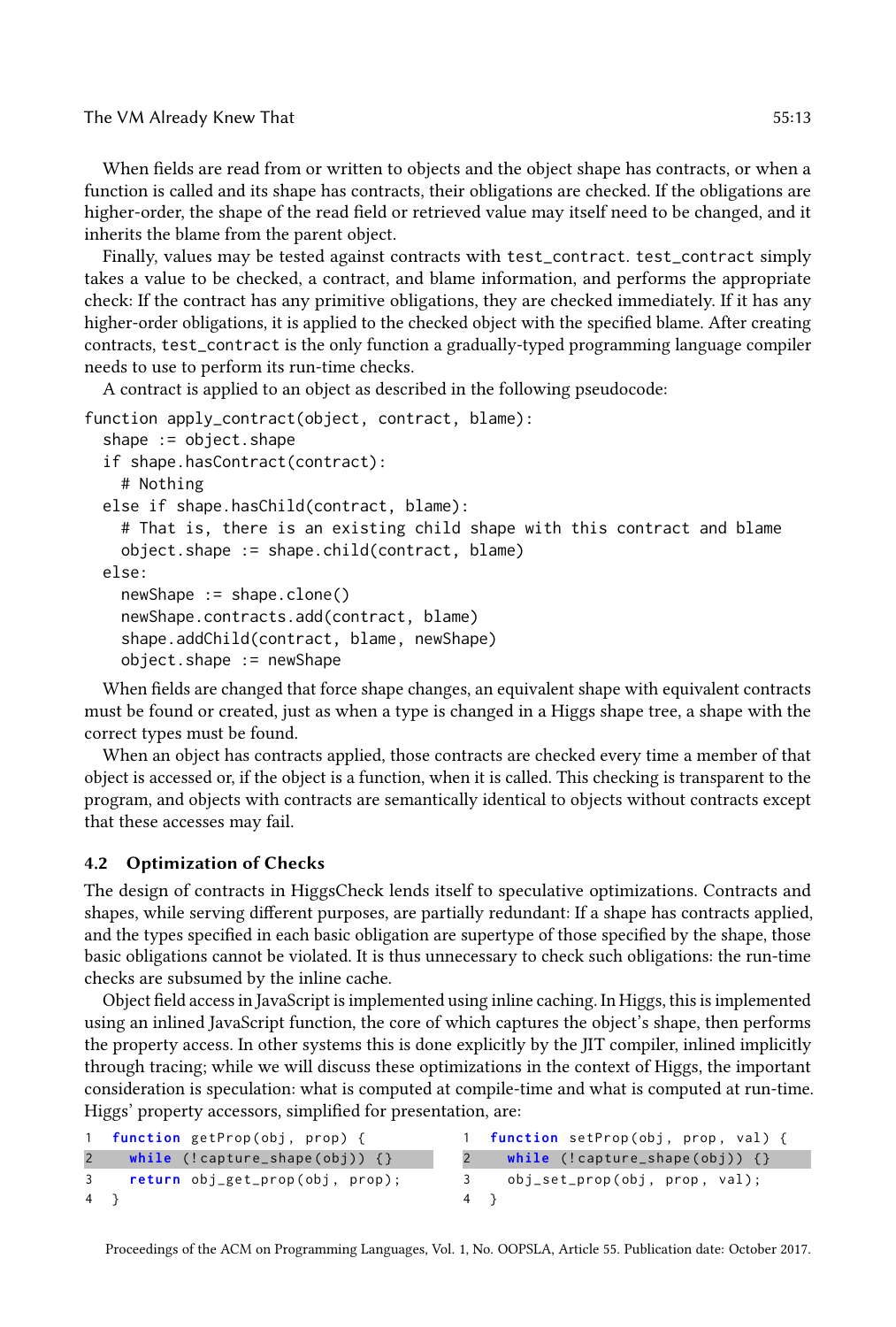The loop on line 2 uses the built-in function capture\_shape to implement an inline cache. In this section, code sample lines highlighted in grey are implemented partially or entirely at compile-time, and thus the code emitted and executed at run-time corresponds to part, or in some cases none, of the original code. capture\_shape's semantics are unusual: It implements inline caching by checking the shape of obj against a hidden cache. If the shape is already known at compile-time, then capture\_shape evaluates to true, and so no code whatsoever is emitted for line 2. Otherwise, the shape of obj during the particular execution is captured into a cache, and the generated code is a check of the shape against that cached value. Since Higgs' fundamental design is to recompile basic blocks under different sets of assumptions, this means that further basic blocks will be compiled with a known shape for obj, and the "else" branch of that check will be a recompilation to capture a new shape. Thus, line 3, the internal operation which actually gets/sets the field, is always compiled with full knowledge of the shape of the object. obj\_set\_prop may change the shape, but as the shape is known at compile-time, the full change is known, and so the shape change itself is a simple assignment of a static value. Because this function is always inlined, further blocks in the containing function are also compiled with knowledge of the object's shape.

To implement contracts, this field access is extended to perform checks. We extend the built-in property retrieval function with two new built-in functions:

|                | 1 function getProp(obj, prop) {          |           | function setProp(obj, prop, val) { |
|----------------|------------------------------------------|-----------|------------------------------------|
| $\overline{2}$ | while $(!capture\_shape(obj)) { }$       |           |                                    |
| 3              | $var$ val = $obj\_get\_prop(obj, prop);$ |           | while $(!capture\_shape(obj)) { }$ |
| $\overline{4}$ |                                          |           | obj_set_prop(obj, prop, val);      |
|                | if (contract_can_fail(obj, prop,<br>val) | $\Lambda$ | if (contract_can_fail(obj, prop,   |
|                |                                          |           | val)                               |
| 5              | contract_check(obj, prop, val);          | 5         | contract_check(obj, prop, val);    |
| 6              | return val;                              | 6 }       |                                    |
|                |                                          |           |                                    |
|                |                                          |           |                                    |

Conceptually, contract\_can\_fail and contract\_check are both checking contractual obligations for the property prop in the object obj with the value val. The difference is when the checks are performed: contract\_can\_fail uses only information available at compile-time, and is evaluated at compile-time. In contrast, contract\_check is just a thin wrapper around test\_contract, determining which contract(s) need to be tested against val due to obligations on obj, and calling test\_contract for each.

contract\_can\_fail evaluates to either true or false, and emits for execution at run-time at most a change to the shape of val to make its assertions true. If contract\_can\_fail evaluates to false, the entire if branch is trivially removed; thus, when contracts cannot fail, no call to contract\_check is emitted, and the generated code is identical to that of the original getProp. contract\_can\_fail uses the following logic:

```
function contract_can_fail(obj, prop, val):
  # Note that obj and val are static references, not instances. Their type and
  # shape might be known due to previous capturing.
  if !shapeIsKnown(obj):
    return true
  shape := obj.knownShape()
  if !shape.hasContracts():
    return false
  obligations := shape.obligationsForProperty(prop)
  if obligations is empty:
    return false
  for each obligation in obligations:
    if obligation is basic:
```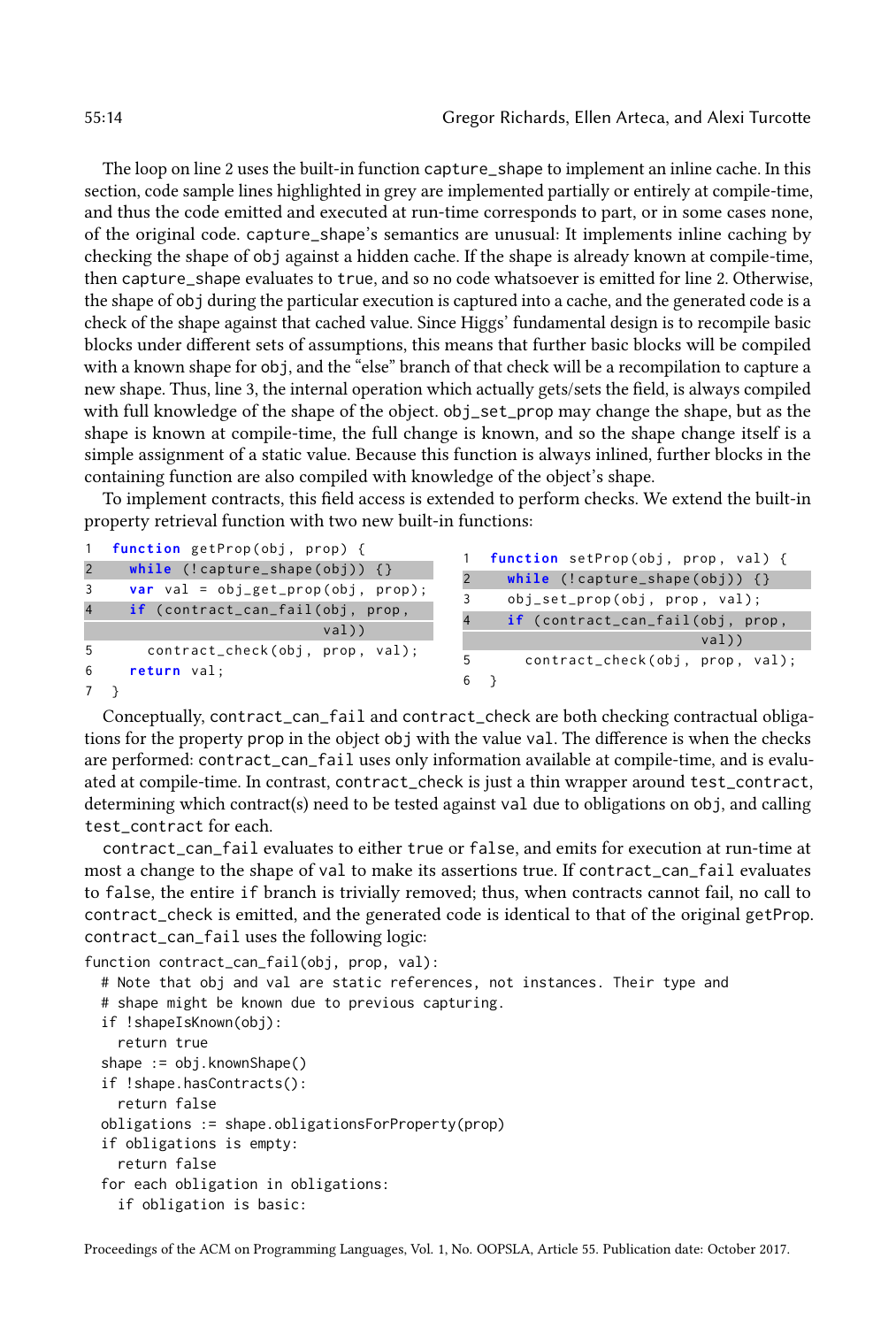```
if !val.typeIsKnown() or val.knownType() != obligation.type:
     return true
 else:
   if !val.shapeIsKnown():
     return true
   valShape := val.knownShape()
    if !valShape.hasContract(obligation.contract):
     # We cause a contract application at run-time
     emit: apply_contract(val, obligation.contract, obligation.blame)
return false
```
That is, if there are no relevant obligations or all obligations are known to be followed, contract\_can\_fail evaluates to false at compile-time. If insufficient information is known, it evaluates to true. If sufficient information is known but val is known not to have a necessary contract, the contract application is emitted, and thus run at run-time, and false is returned at compile-time.

Since this function is compiled speculatively, the shape of obj is known, which includes both the type of fields of obj and contracts over obj. This means that primitive contracts over fields will be evaluated at compile-time at no run-time cost. However, if the field assigned or retrieved is an object, and obj has higher-order obligations over that field, its shape is needed to check whether obj's obligations have been met. Thus, as a further optimization, we capture the shape of val and call contract\_can\_fail a second time using that captured shape:

| $\mathbf{1}$   | function getProp(obj, prop) {                 |                | function setProp(obj, prop, val) { |
|----------------|-----------------------------------------------|----------------|------------------------------------|
| $\overline{2}$ | while $(!capture\_shape(obj))$ {}             | 2              | while $(!capture\_shape(obj)) { }$ |
| 3              | <b>var</b> val = $obj\_get\_prop(obj, prop);$ | 3              | obj_set_prop(obj, prop, val);      |
| $\overline{4}$ | if (contract_can_fail(obj, prop,              | $\overline{4}$ | if (contract_can_fail(obj, prop,   |
|                | $val)$ {                                      |                | $val)$ {                           |
| 5              | while $(!capture\_shape(val)) { }$            | 5              | while $(!capture\_shape(val)) { }$ |
| 6              | if (contract_can_fail(obj, prop,              |                | if (contract_can_fail(obj, prop,   |
|                | val)                                          |                | val)                               |
| 7              | contract_check(obj, prop, val)                | 7              | contract_check(obj, prop, val)     |
| 8              |                                               | 8              |                                    |
| 9              | return val:                                   | 9              | return val:                        |
| 10             |                                               | $10$ }         |                                    |

Like any other captured shape, the shape of val may be used after this accessor, and so if val was to be accessed as an object anyway, we've merely moved back a check that would have occurred later. In the worst case, val's shape check is not redundant with any other checks, and so contract checking incurs one additional check, and possibly one shape change, if contract\_can\_fail requires it. With the shape of val known, and contract\_can\_fail free to update the shape with a contract if necessary, the only case in which contract\_check can be reached is if contracts definitely will fail, or if the shape of obj or val cannot be captured.

Speculative compilation assures that most of the cost of getProp is at compile-time, not run-time. The basic blocks of getProp, with control code replaced by gotos, are:

- (1) if (!capture\_shape(obj)) goto 1
- (2) val = obj\_get\_prop(obj, prop); if (!contract\_can\_fail(obj, prop, val)) goto 6
- (3) if (!capture\_shape(val)) goto 3
- (4) if (!contract\_can\_fail(obj, prop, val)) goto 6
- (5) contract\_check(obj, prop, val);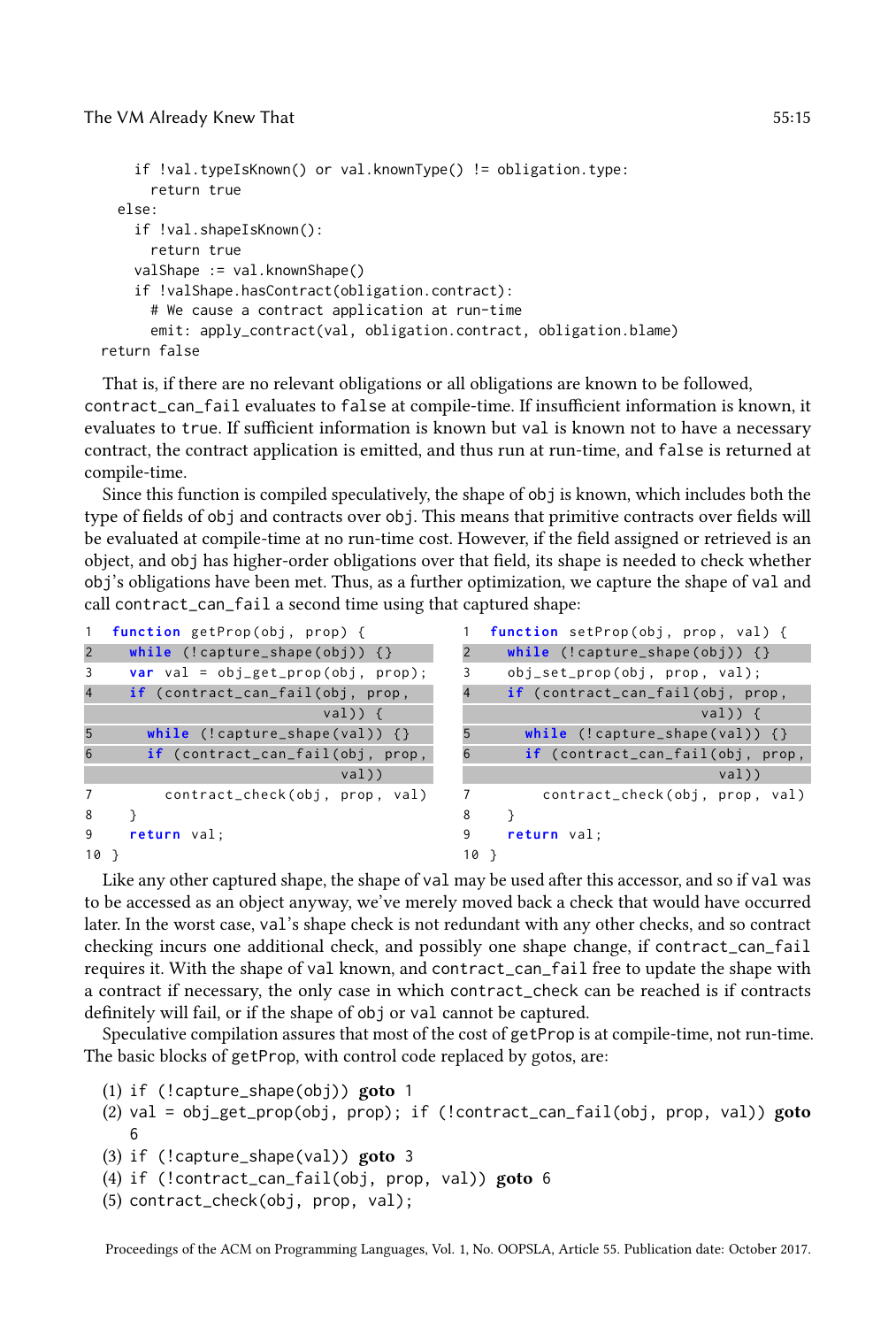<span id="page-15-0"></span>

Fig. 7. Compilation of getProp for shape 3a, property item.



Fig. 8. First compilation of getProp for shape 3a, property next.



Fig. 9. Final compilation of getProp for shape 3a, property next with shape 2a.

(6) return val;

For instance, consider the compilation of getProp when called for the item member of an object with shape 3a from Figure [6.](#page-11-0) Upon the first compilation, the shape of obj will be captured, so block 1 is compiled into a simple check of that cached shape. Access to that object's item field cannot fail if that object has shape 3a: While shape 3a does have a contractual obligation over item, the obligation is that item be a number, and shape 3a defines it as a number. Thus, the contract\_can\_fail in block 2 can be evaluated to false with no further recompilation, resulting in a procedure as in Figure [7.](#page-15-0)

When accessing next, because the shape of obj.next will be unknown, the first contract\_can\_fail is resolved to false at compile-time. Thus, upon the first compilation, the compiler will reach block 3, as in Figure [8.](#page-15-0) val's shape will be captured upon the first compilation, at which point blocks 4 and 6 can be compiled. If the captured shape of val does not have the needed contract applied, e.g. shape 2a, then the behavior of block 4 will be to transform val's shape to one which does, e.g. shape 3a. The resulting procedure is shown in Figure [9.](#page-15-0)

test\_contract, the language's front-end to checking and applying contracts, is also implemented as an inline function, and also uses an inline cache:

```
1 function test_contract(val, contract, blame) {
2 while (!capture_shape(val)) {}
3 while (! capture_contract ( contract )) {}
4 if (!test_contract_primitives (val, contract))
5 throw new ContractError (blame);
6 if ( contract_is_higher_order ( contract ))
7 obj_apply_contract(val, contract, blame);
8 }
```
capture\_contract is equivalent to capture\_shape, but captures the exact contract bound to contract. If contracts are always stored in const variables, no code is emitted to capture them. Lines 4–5 test the primitive obligations of the contract, throwing an exception if they are violated. If sufficient information about val is known to test the primitive obligations at compile-time, they are, and no code is evaluated for the if. If the contract is higher-order,  $obj\_apply\_contract$  performs the actual shape change, using the captured shape such that both the from- and to-shape are known. Since the contract is known at compile time from line 3, contract\_is\_higher\_order is always evaluated at compile-time.

Now we may consider a function which uses contracts. Consider a function which adds the item field of a node to a constant value, using contracts to assure its argument type: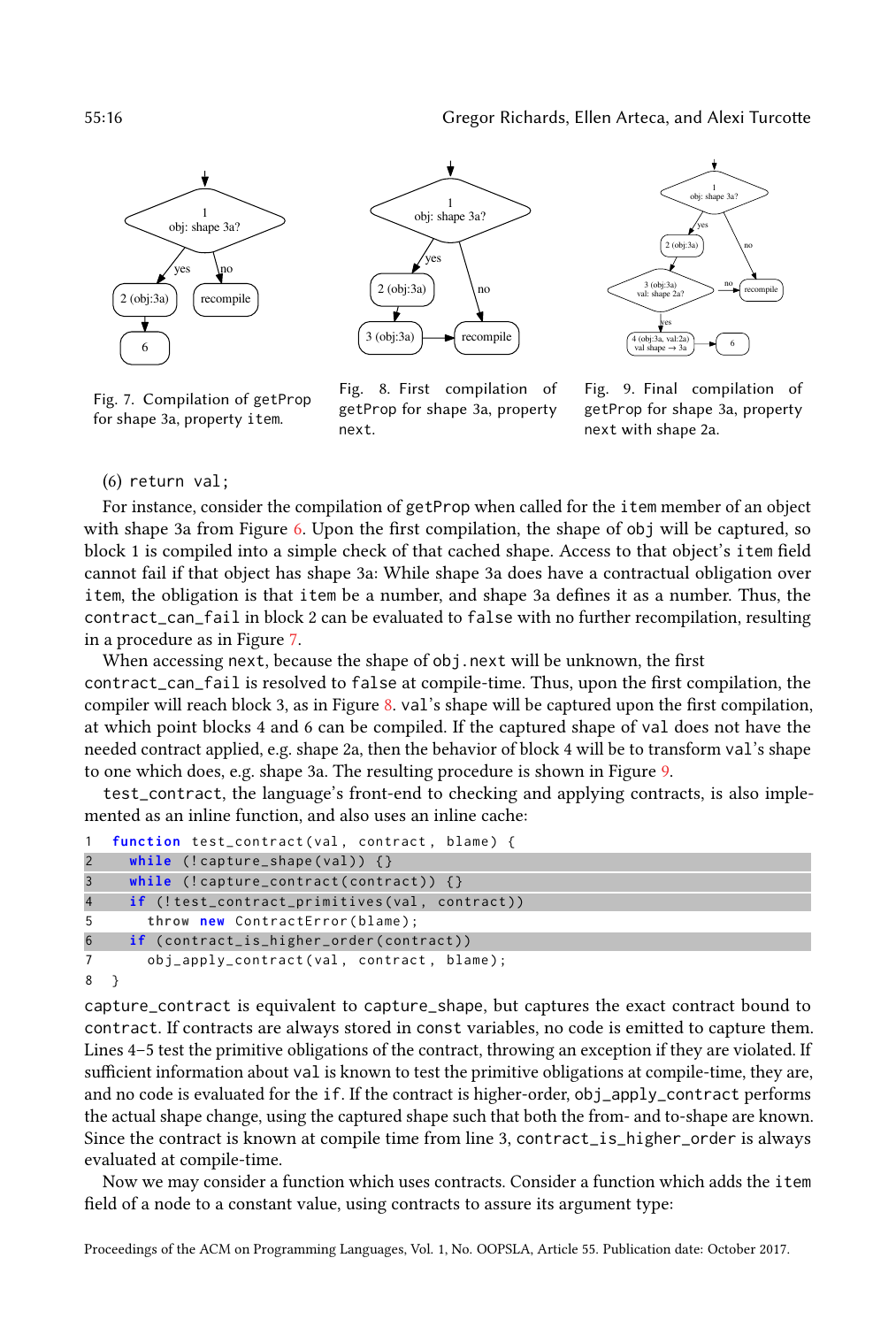The VM Already Knew That 55:17

```
function add5(ln) {
  test_contract (ln , Node , " blame ");
  return ln . item + 5;
}
```
Bearing in mind that the contract test and property access will automatically inline the functions described above, the compilation of this function to basic blocks, with control code replaced by gotos, is:

```
(1) if (!capture_shape(ln)) goto 1
(2) if (!capture_contract(Node)) goto 2
(3) if (test_contract_primitives(ln, Node)) goto 5
(4) throw new ContractError("blame");
(5) if (!contract_is_higher_order(Node)) goto 7
(6) obj_add_contract(ln, Node, "blame");
(7) if (!capture_shape(ln)) goto 7
(8) val = obj_get_prop(ln, "item"); if (!contract_can_fail(ln, "item", val))
    goto 12
(9) if (!capture_shape(val)) goto 9
(10) if (!contract_can_fail(ln, "item", val)) goto 12
(11) contract_check(ln, "item", val);
(12) return val + 5;
```
Upon the first execution of this function, block 1 will invoke a recompilation to capture the shape of ln. Assuming that Node is a constant value, it will not need explicit capturing, so block 2 will emit no code. Blocks 3 and 5 are checks of information known at compile-time, and so will also emit no code. Block 6 performs a known shape change, and block 7 depends only on known information, emitting no code. Then, blocks 8-11 are generated similarly to Figure [7,](#page-15-0) and block 12 performs integer arithmetic, resulting in the procedure in Figure [10.](#page-16-0)

If this function is called again with an object of a different shape, recompilation will be forced. For instance, if it is called with ln having shape 2b, the block versions will be generated as in Figure [11.](#page-16-1) Blocks 2 and 3 are the same, but block 4 now retrieves a string, and as contract\_can\_fail is true, proceeds to block 5. At run-time, of course, block 11 will throw an exception, as the contract has been violated.

<span id="page-16-0"></span>Contracts over function returns and array indices are checked similarly through similar inlined functions. Like with field contracts, these checks are two-stage, possibly checking the type and shape of the retrieved value to allow contract\_can\_fail to be evaluated at compile-time. If the



Fig. 10. add5 basic blocks after first compilation.

<span id="page-16-1"></span>

Fig. 11. add5 basic blocks after second compilation.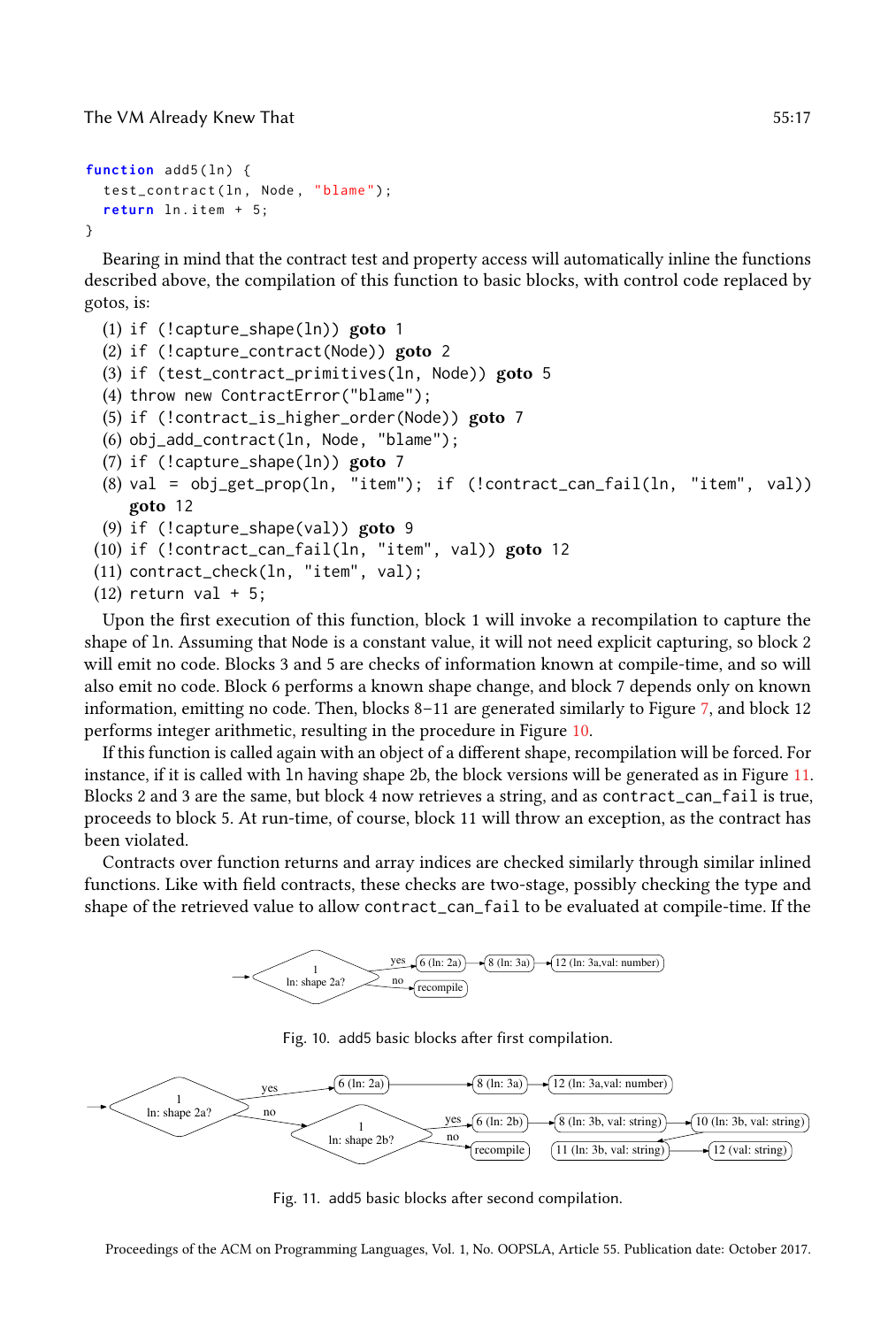value is used later in the function, later checks are elided, and so the cost of run-time checking is similarly made redundant with existing checks.

### <span id="page-17-1"></span>4.3 Summary and Discussion

The core optimization allowed by intrinsic object contracts is simply the relationship between contracts and objects: Many objects may refer to the same contract, via their shape, and the objects needn't be deeply modified or wrapped to do so. This is fundamental to the design, causing intrinsic object contracts to incur far fewer allocations than wrapper-based solutions and less severe cost of applying contracts than other monotonic solutions.

With existing solutions, performance depends on functions being inlined or checks matching those performed by the JIT. Implementing contracts at the VM level allows HiggsCheck to use them in a reliable, predictable way.

The remaining optimizations are the result of the relationship between inline caching of object shapes and integrating shapes with contracts. Since inline caching allows speculative compilation of code with object shapes intact, integrating contracts into object shapes allows the speculative compilation of code with known contracts. In the context of typed object shapes, this makes contract checks mostly redundant, but even without typed object shapes, it would allow the VM to perform the relevant checks as part of its own speculative optimizations.

While HiggsCheck does support contracts over function returns, we have found them insufficient in practice. The problem arises from polymorphic functions, e.g. function  $id(x) \{$  return x; }. Although the type of this function is easily defined,  $T \rightarrow T$ , no intrinsic object contract as currently defined can encompass that relationship. The problem of polymorphic contracts has been explored [\[Guha et al.](#page-25-12) [2007\]](#page-25-12), and is, at the most basic level, solved by parameterizing contracts in such a way that the type parameter can be removed from generated results. This is difficult to rectify with the monotonic semantics, but in order for interesting, higher-order functions to be supported, we will need to support such polymorphic contracts. A possible solution to this problem is modifying the semantics of function calls to specify explicitly what types the arguments have in their local context, so that contract parameters can be applied in a strictly-local setting, but it is unclear how this information should be communicated, and so it has not yet been implemented. Reticulated Python encountered a similar problem with monotonic functions in Python [\[Vitousek](#page-26-2) [et al.](#page-26-2) [2014\]](#page-26-2), and solved it by using wrappers for functions instead of monotonicity. In practice we bypass contracts on function returns, instead falling back on explicit checks.

#### <span id="page-17-0"></span>5 SAFETYPESCRIPT

We have reimplemented SafeTypeScript [\[Rastogi et al.](#page-25-2) [2015\]](#page-25-2), using a later version of TypeScript (2.2.1) and intrinsic object contracts, to be both an impetus for their implementation and a demonstration of their ability. SafeTypeScript's checks arise from a "tag heap", which stores an association between values in the runtime heap and types those values have been expected to adhere to.

For instance, if an object from dynamic code reaches a variable with type Node, the tag heap will store that association, and if the member item is read from that object, it is verified to be a number. If the member next is read, it will be tagged as a Node in the tag heap. This tag heap has a direct analog in our intrinsic object contracts: Every object in our system has a (possibly empty) list of contracts, each of which corresponds to a type the object has been associated with. Thus, we don't consider this language to be a new, SafeTypeScript-based language, but simply a reimplementation of SafeTypeScript with a different method for implementing the tag heap. We describe in this section how SafeTypeScript's semantics map to our implementation.

Values are either primitive or objects. Types of primitives can be checked directly using the JavaScript typeof operator, and checks are performed as such both in our implementation and in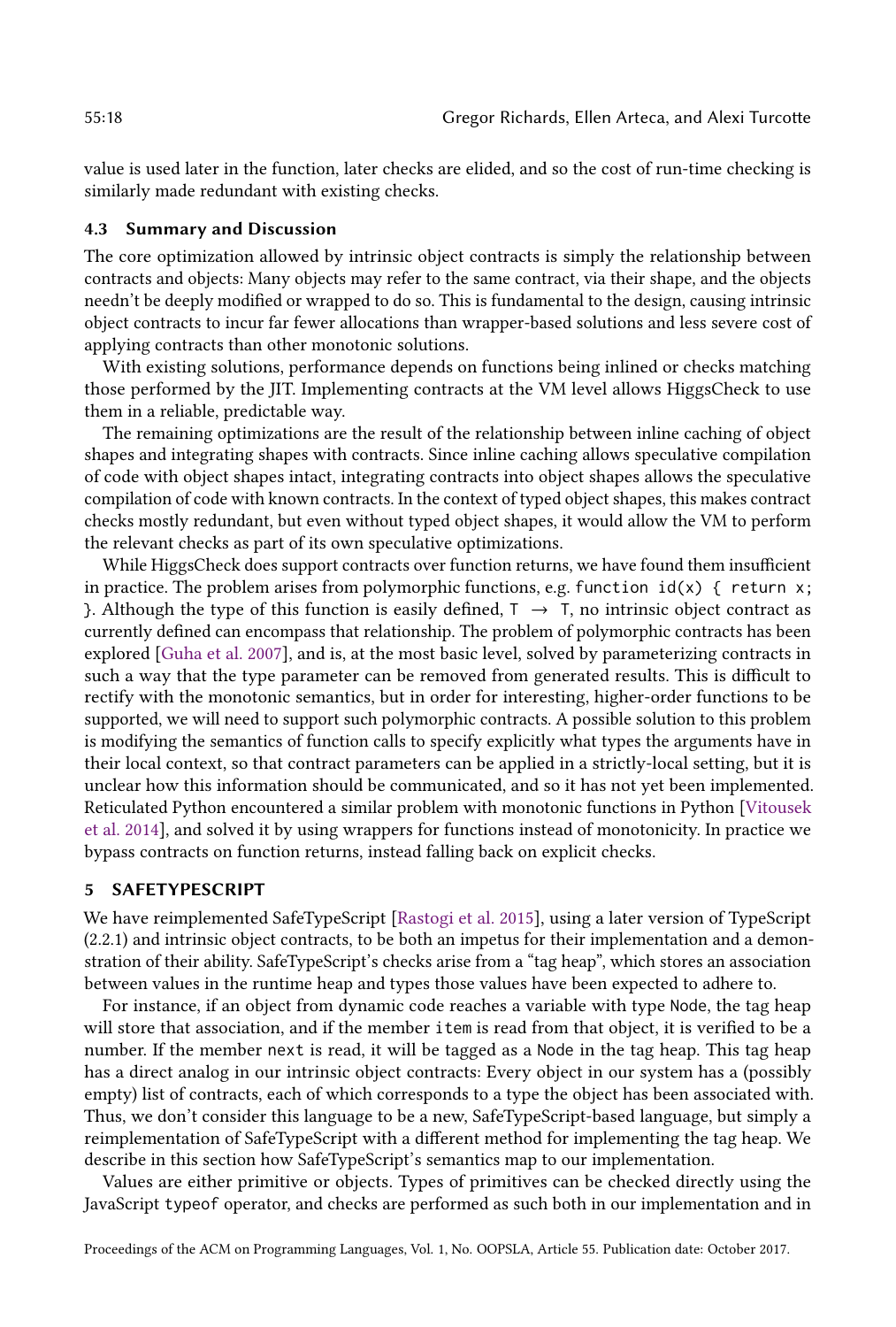#### The VM Already Knew That 55:19

the original implementation of SafeTypeScript. However, objects are more complex: they can be updated at runtime, and thus functionality must exist to assure that they remain consistent with their tags.

SafeTypeScript's semantics describe three main auxiliary functions involved with tagging and checking:

- comb: This function combines two tags into one intersection type, or returns an error if this is not possible. This is used in object tag updates, as each object can only have one tag, and it must be able to adapt to reflect changes to the object during runtime. As our objects may have any number of contracts, comb is implicit in applying multiple contracts to an object.
- shallowTag: This function updates the tag of the specified location with the specified type. It combines the old tag with the new tag through comb, and returns this new tag. shallowTag is implemented as an implicit part of test\_contract and by the contract checking performed in getProp and setProp.
- checkAndTag: Checks the primitive type of a value, and tags it with higher-order types. It is of course implemented through test\_contract. checkAndTag checks the primitive type of fields eagerly, while test\_contract does not, but this recursivity is not necessary for SafeTypeScript's soundness properties, as the tags are checked while reading and writing fields regardless.

SafeTypeScript's typing judgment adds tags in the following scenarios at compile-time: Variable/ parameter definition (including this), variable assignment, field assignment, class constructors and class method calls. Its implementation avoids doing so explicitly in circumstances where no unsound cast could have occurred, and fully-static code thus incurs little run-time overhead. Intrinsic object contracts have a different set of concerns: Run-time checks are expected to be inexpensive or even free, but if some objects have contracts and some objects do not, inline caches will become unnecessarily polymorphic. We thus add contracts at run-time for any non-strictly-local value in all of these situations, plus all accesses to global variables not defined in the JavaScript language specification, regardless of whether an unsound cast has occurred.

Run-time checks are performed during reads and writes to object fields and method calls, and these are naturally covered by HiggsCheck's contract checks. The following rules, A-ReadLit and A-WriteLit, are included from the run-time typing specifications of SafeTypeScript for reading from a location in the runtime heap, respectively:

| $f =$ toString(cv)<br>$\tau'' = \text{comb}(\text{tag}_{C,T}(l), t)$<br>$f: \tau' \in \text{fields}_{S}(\tau'') \lor (f \notin \text{fields}_{S}(\tau'') \land \tau'' = \text{any})$<br>$\tau' \lt :_{C}$ s any $\leadsto \delta$ | $f =$ to String $cv$ )<br>$\tau'' = \text{comb}(\text{tag}_{C,T}(l), t)$<br>$f: \tau' \in \text{fields}_{S}(\tau'') \lor (f \notin \text{fields}_{S}(\tau'') \land \tau'' = \text{any})$ |
|-----------------------------------------------------------------------------------------------------------------------------------------------------------------------------------------------------------------------------------|------------------------------------------------------------------------------------------------------------------------------------------------------------------------------------------|
| C; read(l, t, cv) $\rightarrow$ C; shallowTag(l[cv] $\delta$ )                                                                                                                                                                    | C; write(l, t, cv, $v_3$ , $t_3$ ) $\rightarrow$ C; l[v <sub>2</sub> ] := checkAndTag(v <sub>3</sub> , $t_3$ , $\tau'$ )                                                                 |

These (in addition to A-CallMLit, for method calls but not shown here) are the central run-time rules in SafeTypeScript which tag locations in the heap. Notice the second precondition in each case,  $\tau'' =$  comb( tag<sub>C.T</sub>(l), t), serves to combine the previous tag for the location, and the current tag to tag with. The checks in HiggsCheck are implemented by getProp and setProp, respectively, and comb arises from objects having a list of contracts rather than a single tag: The combined tag is simply the intersection of the list of contracts.

Complex types are easily handled: Contracts are always generated for fully resolved types, so union types, intersection types and generics are all supported implicitly. For instance, a contract will be generated for List<number>, and used whenever that resolved generic type is specified. When only List<T> is specified, it is resolved with the lowest constraint on T, typically any, as List<any>.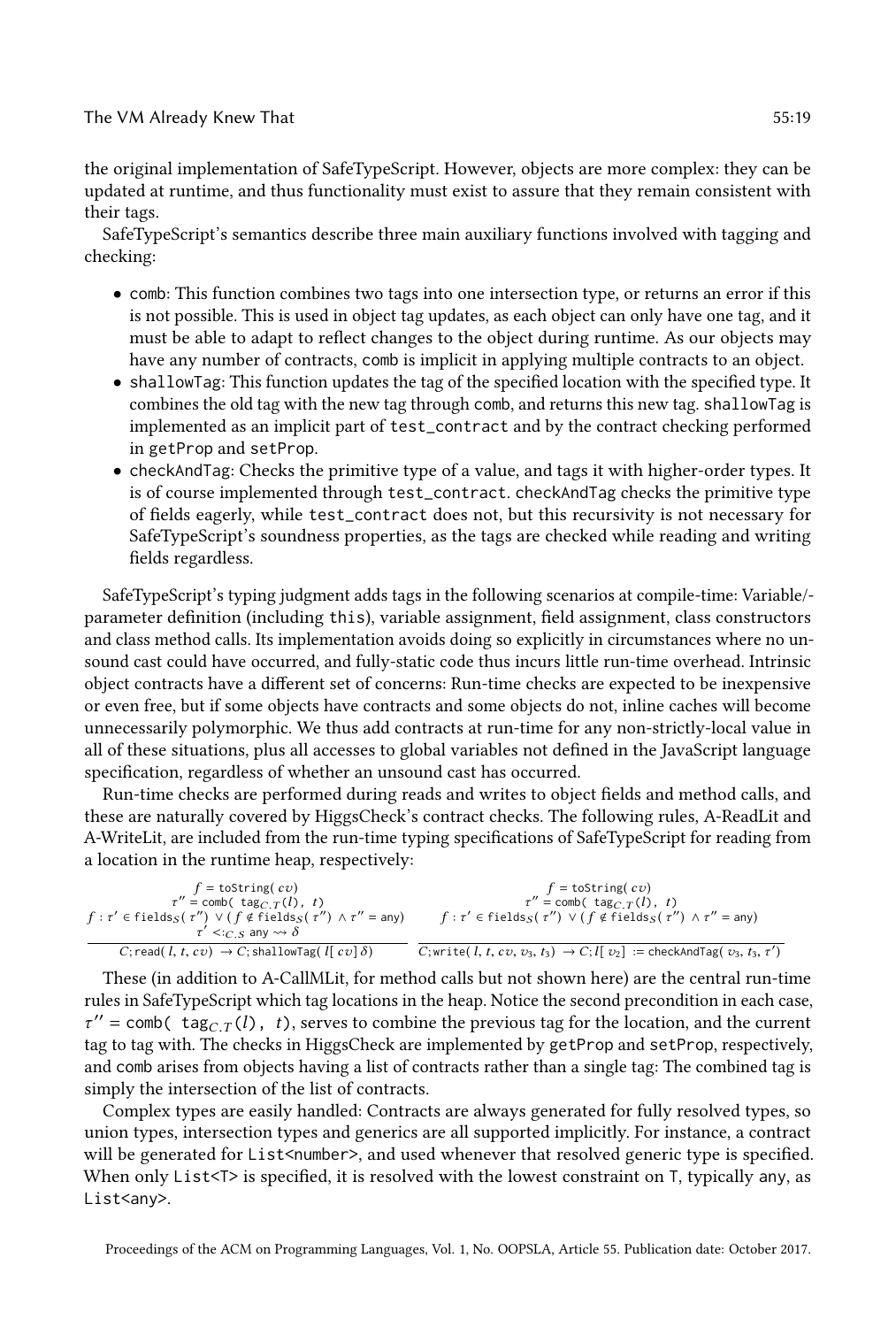Blame is not considered in the original SafeTypeScript implementation, however here it is tracked simply by the input line which generated the contract application.

Consider our Node example. A contract is generated for Node, resulting in the following JavaScript code when compiled:

```
const c1 = contract_for ("number");
function c2f () {
  var co = contract_for ("object");
  var c = co;
  c = contract\_oblige\_member(c, "next", co)c = contract\_oblige\_member(c, "item", c1)contract_reoblige_member(c, "next", c);
  return c;
}
                                                 const c2 = c2f();
                                                 function sum(1) {
                                                   test\_contract(1, c2, "sum. ts:6");// ( otherwise unmodified )
                                                 }
```
The contract is generated then applied to a constant variable to assure that it is always known in test\_contract, and the remainder of the sum function requires no change, as the obligations of l will naturally be checked whenever it's used.

Note that TypeScript, even in fully-typed programs, is not sound due to covariant method subtyping rules [\[Bierman et al.](#page-25-5) [2014\]](#page-25-5). SafeTypeScript and our reimplementation thus introduce some checks where the language, in essence, introduces implicit downcasts. If one adopts the sound core of TypeScript's type system and writes programs that are sound in that context, neither the original nor our reimplementation will ever raise type errors at run-time.

# <span id="page-19-0"></span>6 PERFORMANCE

We measure the performance of HiggsCheck's intrinsic object contracts by comparing the execution time of a suite of benchmarks compiled with and without contracts, as well as by examining how and how many checks are eliminated from the compiled code. Each benchmark has no untyped code. Note that our compiler does not optimize out "impossible" contracts (i.e., contracts which cannot fail due to surrounding typed code), so compiling fully-typed benchmarks with contracts maximizes the number of contract checks performed.

## 6.1 Benchmark Programs

We adapted a number of benchmarks from [Rastogi et al.](#page-25-2) [\[2015\]](#page-25-2) and [Takikawa et al.](#page-26-1) [\[2016\]](#page-26-1), as well as using the TypeScript compiler itself as a benchmark. For each benchmark, we briefly describe their behavior, as well as their size in terms of lines of code, number of type annotations, and number of modules.

From [\[Rastogi et al.](#page-25-2) [2015\]](#page-25-2), we used 5 benchmark programs (which were in turn adapted from the Octane benchmark suite). These benchmarks are unmodified from their original SafeTypeScript implementation. They are outlined below.

- (1) crypto is a benchmark which uses an RSA encryption/decryption algorithm to encrypt a string, decrypt it, then verify that the original and decrypted string match. It measures the performance of integer arithmetic operation and array access. It uses mostly array and primitive contracts. Lines of code: 1657. Annotations: 635. Modules: 1.
- (2) navier-stokes is a 2D Navier-Stokes fluid flow equation solver. It measures the effectiveness of numeric array access and floating point arithmetic. It uses mostly array and primitive contracts. Lines of code: 438. Annotations: 192. Modules: 1.
- (3) raytrace is a JavaScript based ray tracer. The benchmark measures floating-point computations typical of a ray tracing algorithm. It has a number of types representing scenes,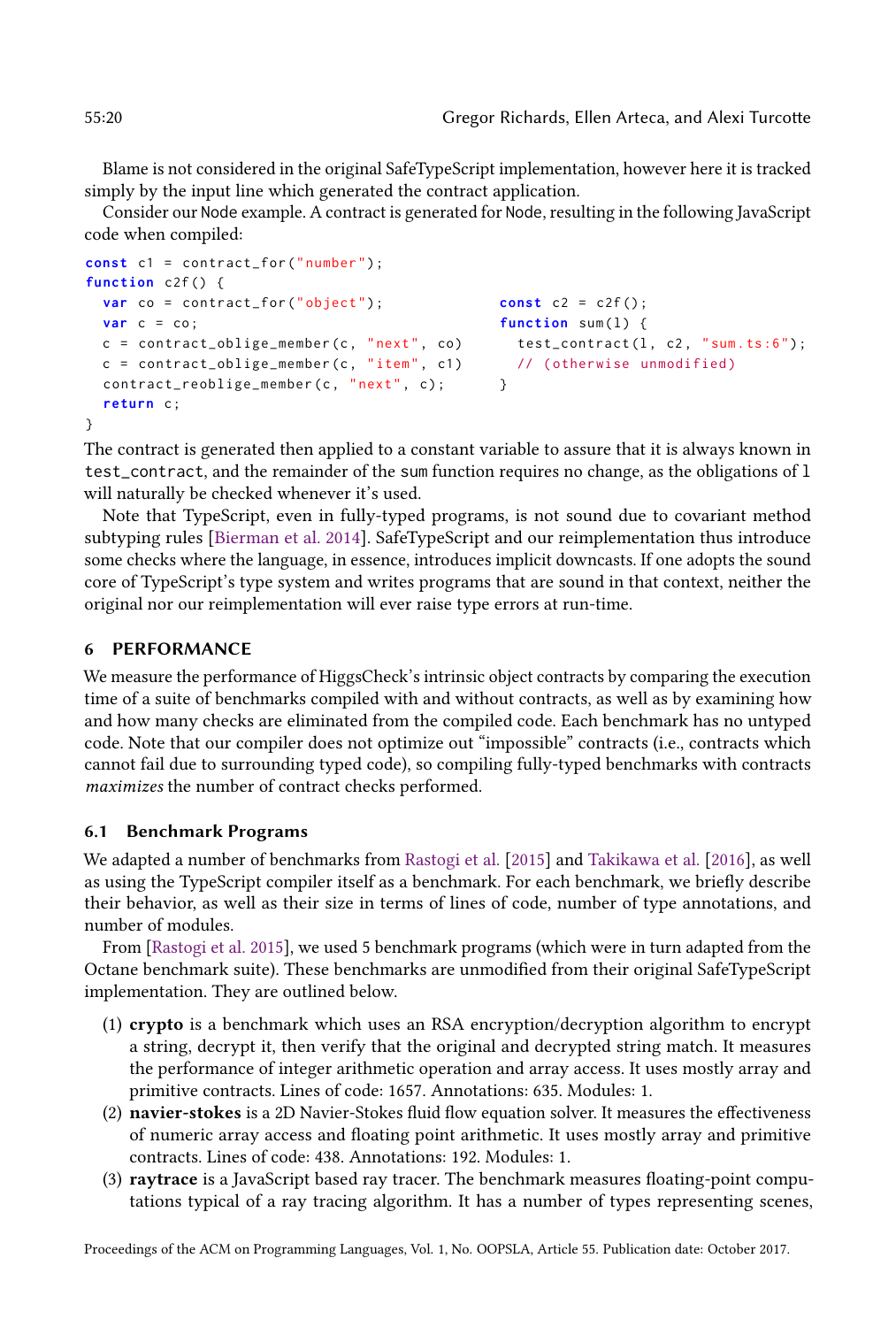cameras, objects, etc, which form the basis of our contracts, as well as arrays. Lines of code: 755. Annotations: 232. Modules: 1.

- (4) richards is a standard operating system kernel simulation benchmark, used to measure the speed of accessing object properties, calling functions, and dealing with polymorphism. Its types encapsulate operating system structures such as processes, which are our contracts. Lines of code: 564. Annotations: 122. Modules: 1.
- (5) splay is based on a V8 profiler's log processing module. It measures how fast the JavaScript engine is at allocating and reclaiming nodes, and also how the engine deals with frequent changes to a large tree object graph. Its types are simple, but recursive, tree nodes. Lines of code: 400. Annotations: 46. Modules: 1.

From [Takikawa et al.](#page-26-1) [\[2016\]](#page-26-1) we chose 6 benchmark programs and translated them from their Typed Racket implementation into TypeScript. We focused on reasonably portable benchmarks which showed significant performance problems in some configurations in Typed Racket. The benchmarks previously relied on a number of libraries, which we either ported to TypeScript or worked around. We ensured that everything that was timed in their implementation remained timed in our translation.

- (1) sieve is a straightforward program that calculates primes using the sieve of Eratosthenes. The Typed Racket implementation used an infinite list, which we implemented as an pseudoinfinite list class which repeatedly calls a computeNextPrime function to populate its list of primes. That class and numbers are the principle types in the program. Lines of code: 66. Annotations: 22. Modules: 1.
- (2) morse is a benchmark which generates morse code strings and computes the Levenshtein distance between generated words. Here, not much needed to be changed, and the adapted implementation is quite similar to the original. Primarily strings are used here, as well as arrays of strings. Lines of code: 134. Annotations: 35. Modules: 4.
- (3) suffixtree calculates longest common substrings between two words using Ukkonen's suffix tree algorithm. The Typed Racket implementation was highly functional, and we tried to remain true to the original. Certain recursive loop structures were changed to more imperative loop structures due to JavaScript's lack of tail call optimization. While the purpose of this program is to operate over strings, it encapsulates these into a number of datatypes which label sections of the string, and forms a tree (hence the name) of labels for its computation. These classes form the bulk of the contracts, as well as arrays thereof. Lines of code: 1311. Annotations: 296. Modules: 5.
- (4) snake implements the snake game. The program executes a pre-recorded set of moves. Contrary to its Typed Racket implementation, no external modules were required, and the benchmark is entirely self contained. Types included the game world and the snake itself, as well as game positions. Lines of code: 372. Annotations: 73. Modules: 7.
- (5) tetris, much like snake, is an implementation of the famous Tetris game, executing a prerecorded set of moves. As in snake, the benchmark does not rely on external libraries. Types include the game world, game pieces, as well as information for the (removed) graphical output such as pixel positions and colors. Lines of code: 585. Annotations: 185. Modules: 9.
- (6) gregor is an unusual case. In [Takikawa et al.](#page-26-1) [\[2016\]](#page-26-1), the benchmark was described as a stress-test for a date and time library. Unfortunately, due to differences between Typed Racket and JavaScript's native numeric precision, we were required to write and include an additional BigNumber library, to perform the date calculations correctly to arbitrary precision. This changed the bulk of the benchmark's run-time from the date and time library itself to arbitrary-precision numeric arithmetic. The BigNumber and Date types form most of the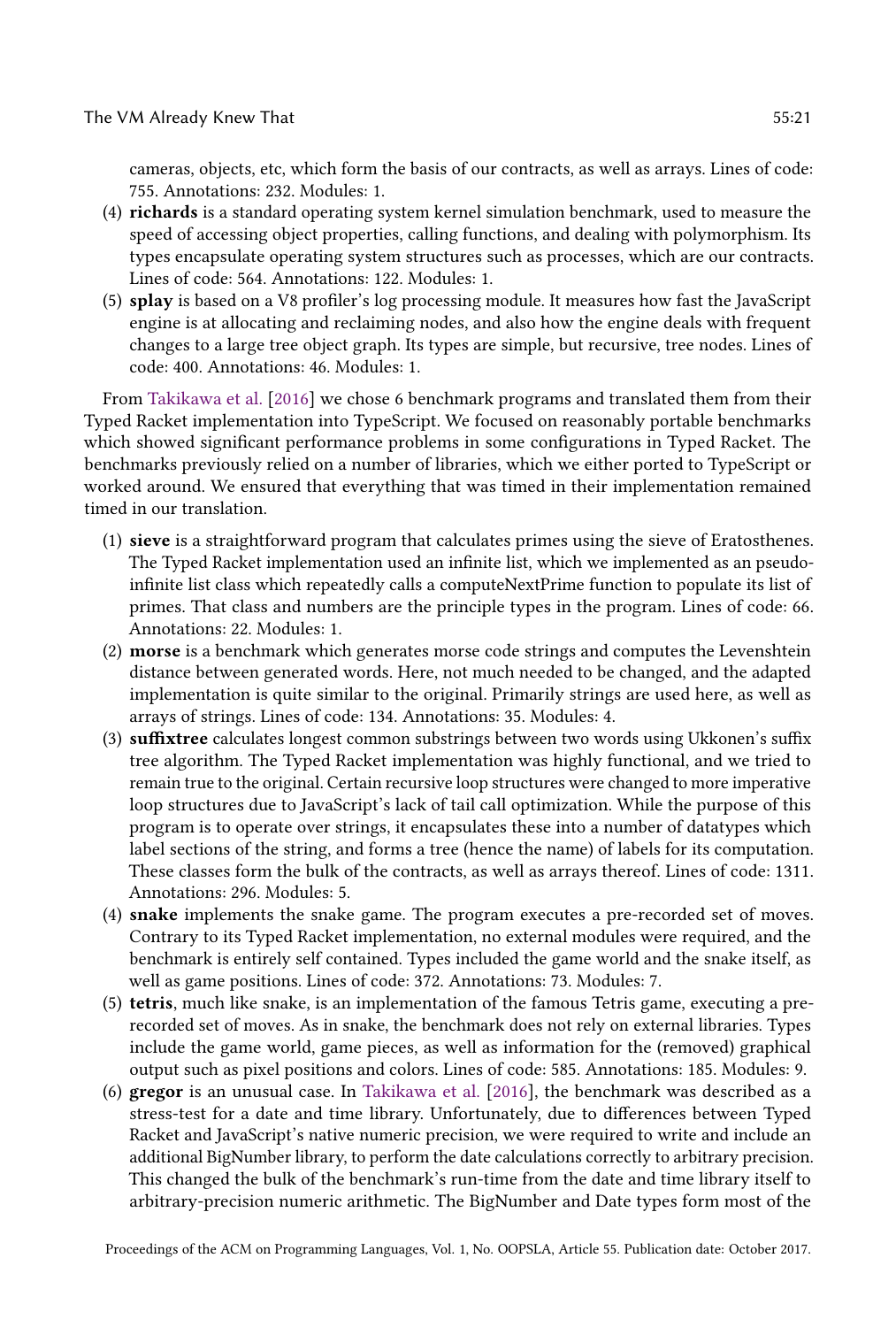<span id="page-21-0"></span>

|                  | Unchecked   |           | <b>Intrinsic contracts</b> |           |          | <b>Pessimal configuration</b> |           |          |
|------------------|-------------|-----------|----------------------------|-----------|----------|-------------------------------|-----------|----------|
| <b>Benchmark</b> | Mean        | Std. Dev. | Mean                       | Std. Dev. | Slowdown | Mean                          | Std. Dev. | Slowdown |
| crypto           | 307         | 0.688     | 334                        | 5.57      | 8.87%    | 444                           | 0.632     | 44.8%    |
| navier-stokes    | 595         | 0.505     | 590                        | 0.674     | $-0.84%$ | 627                           | 0.751     | 5.28%    |
| raytrace         | 152<br>1.47 |           | 179                        | 1.86      | 17.32%   | (Fully typed)                 |           |          |
| richards         | 232         | 1.25      | 241                        | 1.74      | 4.08%    | 241                           | 2.46      | 4.12%    |
| splay            | 1469        | 5.31      | 1552                       | 2.58      | 5.63%    | 1553                          | 10.5      | 5.72%    |
| gregor           | 10611       | 28.7      | 10616                      | 25.9      | 0.04%    | 10681                         | 13.6      | 0.67%    |
| morse            | 370         | 1.66      | 372                        | 5.12      | 0.44%    | (Fully typed)                 |           |          |
| sieve            | 2391        | 0.831     | 2475                       | 2.34      | 3.49%    | (Fully typed)                 |           |          |
| snake            | 8133        | 24.8      | 8118                       | 21.7      | $-0.18%$ | (Fully typed)                 |           |          |
| suffixtree       | 1850        | 3.61      | 1866                       | 6.96      | 0.89%    | (Fully typed)                 |           |          |
| tetris           | 2151        | 8.90      | 2329                       | 9.87      | 8.28%    | (Fully typed)                 |           |          |
| tsc              | 51758       | 110       | 67925                      | 280       | 31.2%    | (Fully typed)                 |           |          |
| Average          |             |           |                            |           | 6.61%    |                               |           | 10.18%   |

Table 1. Benchmark performance with intrinsic object contracts.

types in this benchmark, aside of course from numbers. Lines of code: 1283. Annotations: 433. Modules: 9.

Finally, the TypeScript compiler itself, tsc, is used as a benchmark. A simple benchmark harness was written which replaces TypeScript's system access library with a shim which provides an imaginary filesystem containing the SafeTypeScript benchmark programs. With this shim system library, the benchmarks are compiled internally. Types used by tsc include abstract syntax tree nodes, types encapsulating the types used in compiled programs, and many strings. tsc is particularly notable because many objects are constructed in various different ways and pass through various different codepaths, creating significant polymorphism. This is, naturally, the largest benchmark. Lines of code: 80,737. Annotations: 19,581. Modules: 35.

#### 6.2 Results

The benchmarks were run on an AMD Opteron(tm) 6380 at 2.5GHz with 500GB RAM, running Ubuntu 16.04.2 LTS. Each benchmark was run 10 times, and each run included a number of executions of the underlying benchmark function depending on the particular benchmark. Each benchmark has a warm-up phase; the results are measured after JIT optimization has been performed. Performance is measured in milliseconds execution time, and thus higher is worse. The results are shown in Table [1:](#page-21-0) The column "unchecked" shows the performance of code with no contracts, while the column "intrinsic contracts" shows the performance of fully-typed code with contracts. While contract checking does, naturally, incur some slowdown, in all but two of the samples the slowdown was under 10%. In raytrace, it was 17.32%, and in tsc, the worst performer, 31.2%. In some benchmarks, the change in performance is within statistical noise; in two of these cases, our results happen to show a small speedup, but not of significance. The average slowdown across all benchmarks was 6.61%.

In Table [2](#page-22-0) we show statistics on the number of checks performed at compile-time, as well as the number of basic block instances compiled and the peak memory usage. Because Higgs handles polymorphism by compiling different versions of basic blocks, the number of blocks and peak memory usage together represent this increase in polymorphism; note however that since contract\_can\_fail forms a block boundary, adding contracts will increase the number of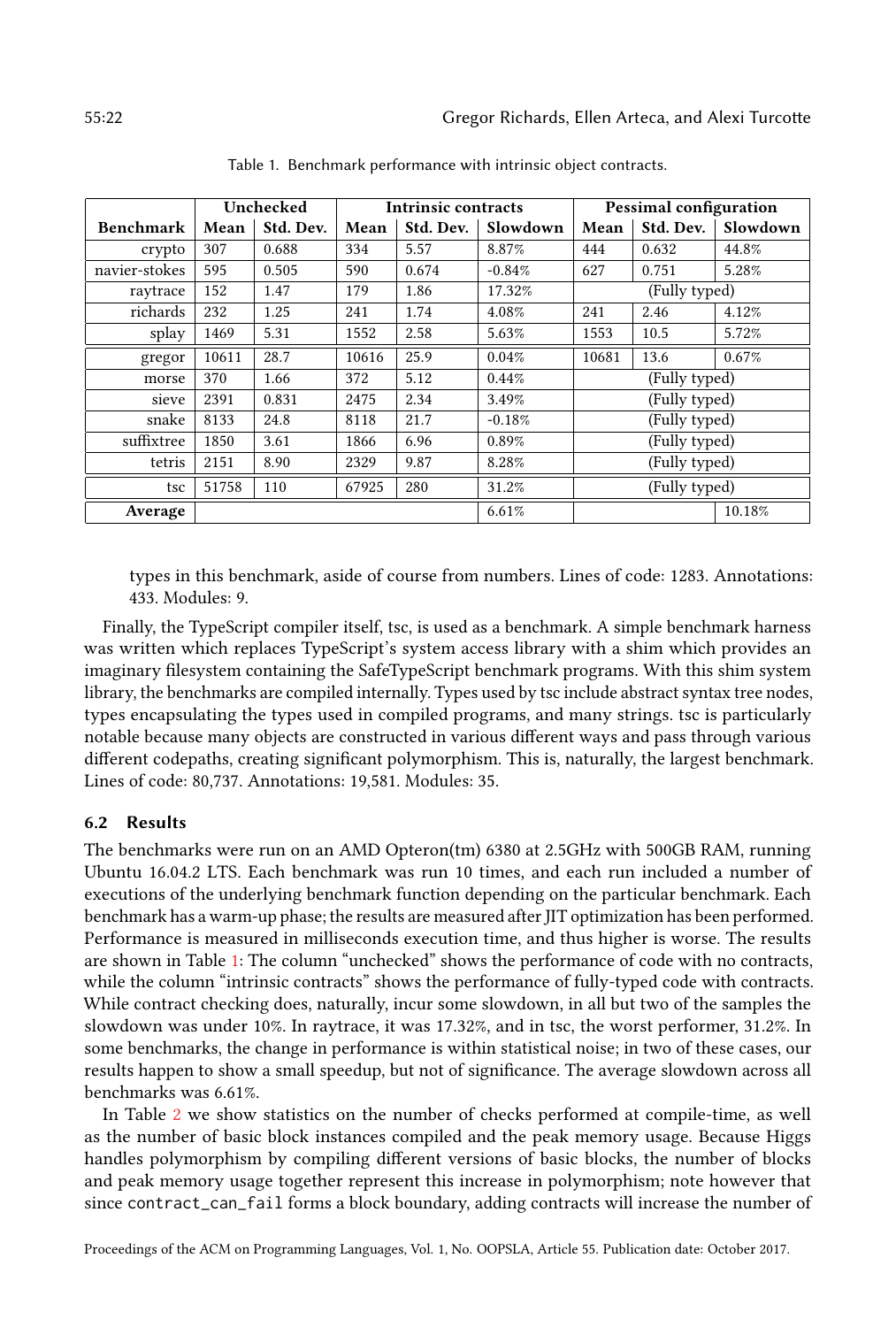<span id="page-22-0"></span>

| <b>Benchmark</b> | Configuration           | # checks            | # captures   | # blocks | mem (KB) |
|------------------|-------------------------|---------------------|--------------|----------|----------|
| crypto           | unchecked               |                     |              | 16037    | 579880   |
| crypto           | full                    | 671<br>95           |              | 18418    | 595308   |
| crypto           | pessimal                | 689<br>96           |              | 18538    | 597624   |
| navier-stokes    | unchecked               |                     |              | 9667     | 490192   |
| navier-stokes    | full                    | 484                 | $\mathbf{0}$ | 10454    | 520520   |
| navier-stokes    | pessimal                | 467<br>$\mathbf{0}$ |              | 10334    | 520024   |
| raytrace         | unchecked               |                     |              | 12826    | 543136   |
| raytrace         | full                    | 1364                | 282          | 15763    | 578548   |
| richards         | unchecked               |                     |              | 10143    | 478296   |
| richards         | full                    | 515<br>95           |              | 11945    | 495128   |
| richards         | pessimal                | 505<br>92           |              | 11963    | 495136   |
| splay            | unchecked               |                     |              | 8681     | 759208   |
| splay            | full                    | 1208                | 222          | 9280     | 768336   |
| splay            | 1208<br>222<br>pessimal |                     |              | 9280     | 768784   |
| gregor           | unchecked               |                     |              | 19287    | 897476   |
| gregor           | full                    | 919                 | 188          | 25292    | 964840   |
| gregor           | pessimal                | 908                 | 189          | 25305    | 967456   |
| morse            | unchecked               |                     |              | 14795    | 591412   |
| morse            | full                    | 10                  | $\mathbf{0}$ | 14946    | 590928   |
| sieve            | unchecked               |                     |              | 11082    | 521064   |
| sieve            | full                    | 34                  | 9            | 11299    | 518508   |
| snake            | unchecked               |                     |              | 14356    | 1028684  |
| snake            | full                    | 192                 | 34           | 17746    | 1071028  |
| suffixtree       | unchecked               |                     |              | 16257    | 673464   |
| suffixtree       | full                    | 458                 | 94           | 18680    | 705092   |
| tetris           | unchecked               |                     |              | 14263    | 878932   |
| tetris           | full                    | 239                 | 58           | 19054    | 930472   |
| tsc              | unchecked               |                     |              | 181183   | 4844672  |
| tsc              | full                    | 77471               | 13585        | 281077   | 8381876  |

Table 2. Benchmark behavioral statistics.

compiled blocks even with no increase in polymorphism. All run-time checks in all benchmarks are subsumed by compile-time checks; that is, contract\_check was never called at run-time in any benchmark. As such, the number of run-time checks  $(0)$  is excluded. The "# checks" column shows the number of contract checks which were compiled; this doesn't directly correspond to the number of annotations, as versioning can cause a check to be compiled multiple times, but it is related. This shows how many static checks were performed to avoid run-time checks. The "# captures" column shows the number times the outer check of contract\_can\_fail had sufficient static information to evaluate to false, and thus required caching and checking shapes. While contract\_check is avoided in these cases, the behavior of the code is nonetheless changed. This cannot easily be distilled into a number of new operations which occurred at run-time, as many of these checks would turn out to be redundant anyway. In the common case, the slowdown comes principally from the run-time cost of adding contracts, and to a lesser degree from increased polymorphism.

In benchmarks with many subtypes, polymorphism increases substantially. tsc is an extreme case: the added block versions increase the memory usage almost twofold. It is likely that a compromise will need to be found for these polymorphic cases by which the improvements in performance can be balanced with a less severe increase in memory use. In the case of raytrace, several of the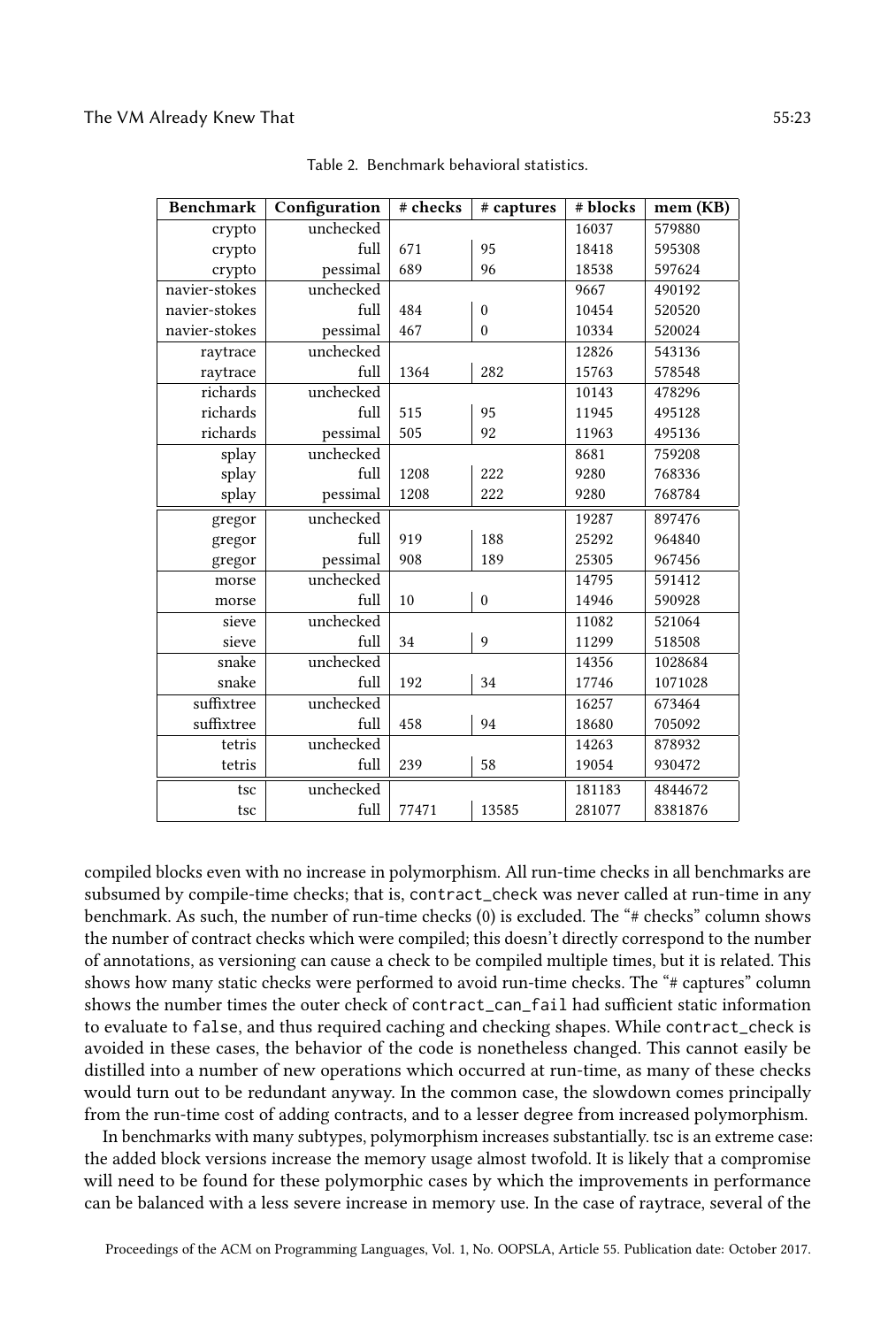contracts in that benchmark correspond to subtypes of each other, and neither our compiler nor HiggsCheck recognize this relationship, so nearly-identical shapes are created with related but non-identical contracts.

As was observed in [Takikawa et al.](#page-26-1) [\[2016\]](#page-26-1), the worst-case slowdown of gradually-typed languages comes from the interaction of typed and untyped code. Thus, to understand the likely cost of our contract system, we must mix typed code with untyped code. In the case of Typed Racket, which was used as an example in that work, and SafeTypeScript, checks and contracts are avoided entirely in fully-typed code. In our system, contracts are generated regardless. However, if some objects are generated with contracts and some aren't, this will make inline caches polymorphic, which affects performance. In some cases, the further checks induced by this polymorphism could be slower than the checks induced by contracts, so a minor slowdown is expected.

In [Takikawa et al.](#page-26-1) [\[2016\]](#page-26-1), it was shown that by adding or removing types from modules, a program can be viewed as a lattice of possible partially-typed programs. Each position in their lattice represents a configuration in which some modules were typed, and others untyped. At the top of the lattice is the fully-typed version, equivalent to the column "intrinsic contracts" in Table [1,](#page-21-0) and at the bottom is the fully-untyped version, equivalent to "unchecked". In Typed Racket, types may be added or removed at the granularity of modules, so this lattice was of a fairly small size. In TypeScript (and thus, SafeTypeScript), types may be added or removed at the granularity of single annotations. The richards benchmark, for instance, has 122 type annotations (including implicit type annotations, treated the same as explicit ones), and thus  $2^{122}$  possible configurations, too many to be tested exhaustively.

To explore this state space, we used the simulated annealing algorithm to find pessimal configurations. For each benchmark, ten random configurations were chosen, and then for each of those configurations, the time was measured in a single run, as well as the time of ten random changes to the configuration, i.e. ten random steps of fixed length through the lattice. This process was then repeated 100 times with a decreasing number of annotations changed. The size of this change, i.e., number of annotations changed, started at half the total number of annotations in the benchmark, and decreased by 10% in each step. The worst case seen across all 10,000 such executions is reported in Table [1](#page-21-0) as "pessimal configuration". This is probably not the true worst case, but represents a likely bad case of performance. In many benchmarks, no case was found that had worse performance than fully typed, and in several, the difference was within statistical noise. This process took roughly two weeks for these benchmarks, and necessitated the otherwise excessive 500GB of RAM on the test machine.

The crypto benchmark showed the worst slowdown in the pessimal configuration, 44.8%. Upon investigation, this slowdown occurs due to a critical array being initialized and filled before a contract is applied, then the contract applied afterwards. As all values in the array then had to have contracts checked and applied, several critical code paths that were monomorphic and involved no shape changes became polymorphic. The average slowdown across all pessimal cases was 10.18%, which we contend is quite reasonable for most uses of gradual types.

## 6.3 Threats to Validity

With the exception of tsc, the benchmarks used to measure HiggsCheck's performance are small and fairly simple. Our performance is also contingent on check redundancy: If a program moves many values between objects without actually using them, the slowdown could be worse, as types would be checked that a contract-free program would ignore. It is certainly possible to engineer programs with vastly worse performance.

We examine performance in terms of time in much more detail than space. While the memory consumption is in most cases not severe, extreme cases are demonstrated in tsc.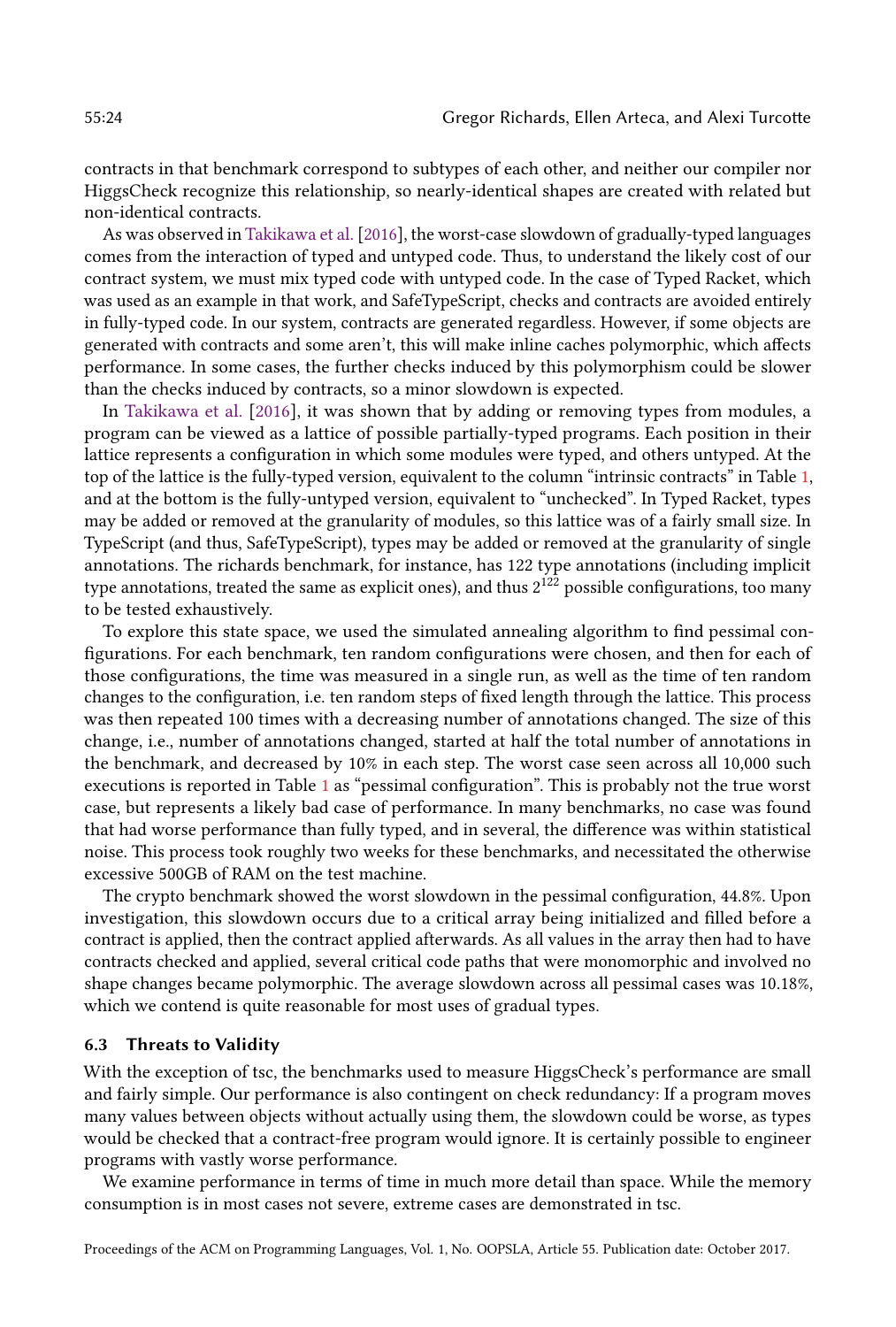#### The VM Already Knew That 55:25 and 55:25 and 55:25 and 55:25 and 55:25 and 55:25 and 55:25 and 55:25 and 55:25

Our optimizations are principally an extension of inline caching. Situations in which inline caching becomes megamorphic, at which point VMs including Higgs abandon caching, will display substantial slowdowns. It is possible for a nearly megamorphic cache to become megamorphic by adding contracts, so it is possible to construct programs which show far more severe slowdown than our examples.

Our technique for finding a pessimal configuration is purely mechanical, and likely doesn't find the true worse case. However, our system also doesn't display the same performance characteristics as existing implementations of gradual typing: In other systems, pessimal configurations come from values frequently going between static and dynamic code, as this incurs the most checks and wrapping. Our system applies contracts universally, so going back and forth like this cannot incur more checks, only more polymorphism. Worst cases arise from same or related types being added in many different contexts, thus creating many distinct blame labels.

### 7 LIMITATIONS AND FUTURE WORK

The intrinsic object contracts presented herein cover many cases of object-oriented code, but are a compromise between generality and optimality. The most significant limitations are on functions, where these contracts test only the return value and not the argument-return relationship. For many cases this is sufficient; but for functional code it is not.

The relationship between contracts and objects—or, more generally, protected values—also depends on the implementation of objects in JavaScript and other dynamic languages: In shapes, there is a shared reference to which contracts can be attached. Without that, as would be the case particularly in functional languages with a simpler memory model or without mutation, it is unclear whether the value-contains-contract model is implementable.

Since these contracts are limited to type-related properties representable in the VM by design, they are less general than true pre- and post-condition contracts. However, they are sufficient for gradual typing, which is their design intent. We believe that they can be extended to more powerful, general contracts using intelligent inlining.

We apply intrinsic object contracts universally, and thus pay the cost of checks in almost all code paths. Many other implementations avoid this, and we could as well, for performance improvements. There is a caveat, however: Allowing some objects to have contracts and some not creates more shapes at run-time, and thus more polymorphism. Finding the right balance will require further study.

More robust support for generic types and polymorphic functions will require polymorphic contracts. We believe similar non-wrapping contracts are applicable here, but cooperation will likely be needed between typed callers and contractually-restricted functions. The design and implementation of such monotonic polymorphic contracts is future work.

While sufficient for simple situations, the blame tracking implemented herein is quite simple. It is likely that more rich blame information can be supported, but rectifying it with the necessity of reducing allocations and keeping shape trees reasonable is a challenge for future work.

Finally, we've explored the performance characteristics of this technique in terms of time, but demonstrated that the memory overhead should be examined as well. Much of this arises from basic block versioning, and so other speculative systems would have less overhead, but finding the right balance is future work.

### 8 CONCLUSIONS

"Is sound gradual typing dead?"

The performance cost of run-time contracts has been a hindrance to gradual typing. However, applying the techniques used by JIT compilation to the problem of contracts allows most of the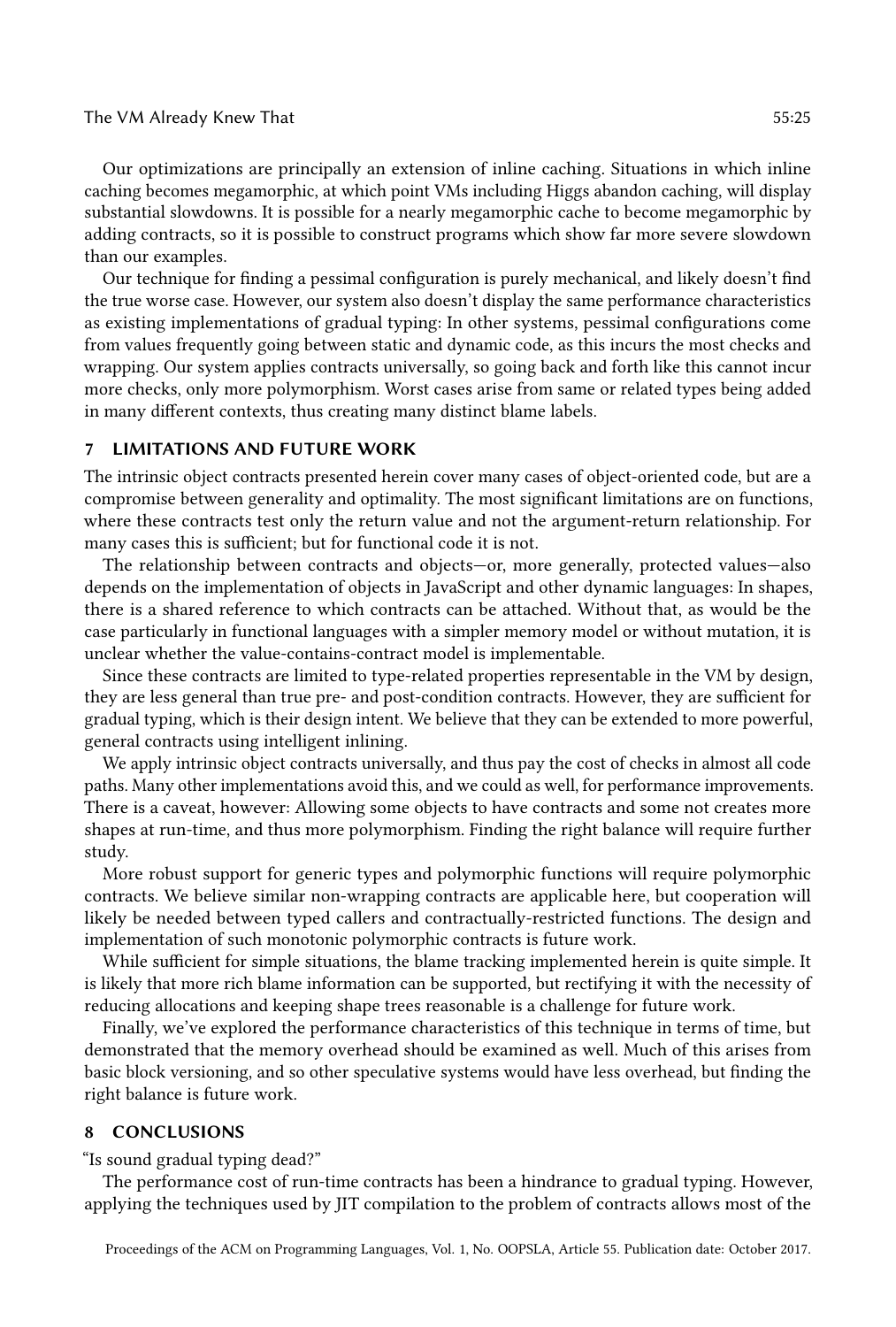cost to be averted, as it is redundant or compatible with existing speculative optimizations. We've demonstrated that making the VM aware of contractual obligations allows for a rich type system to be checkable at run-time with reasonable cost, 7% in the typical case and no worse than 45% in the worst case, which is a vast reduction from the current state of the art, which can slow down execution 10s or 100s of times. Through HiggsCheck and a reimplementation of SafeTypeScript, we've shown that these contracts are practical for real, sound gradual typing. While further optimizations are likely still possible, we posit that the performance in HiggsCheck is acceptable for most cases of gradual typing. Soundness in gradual typing is, with some help from the VM, still very much alive.

## ACKNOWLEDGEMENTS

The authors would like to acknowledge Rudi Chen, who brought HiggsCheck from a barely-working prototype to its current state. This work is partially funded by an NSERC grant.

#### REFERENCES

- <span id="page-25-5"></span>Gavin Bierman, Martín Abadi, and Mads Torgersen. 2014. Understanding typescript. In European Conference on Object-Oriented Programming. Springer, 257-281.
- <span id="page-25-1"></span>Bard Bloom, John Field, Nathaniel Nystrom, Johan Östlund, Gregor Richards, Rok Strniša, Jan Vitek, and Tobias Wrigstad. 2009. Thorn: Robust Concurrent Scripting on the JVM. In Proceedings of the 24th ACM SIGPLAN Conference Companion on Object Oriented Programming Systems Languages and Applications (OOPSLA '09). ACM, New York, NY, USA, 789-790. <https://doi.org/10.1145/1639950.1640016>
- <span id="page-25-11"></span>Carl Friedrich Bolz, Antonio Cuni, Maciej Fijalkowski, and Armin Rigo. 2009. Tracing the meta-level: PyPy's tracing JIT compiler. In Proceedings of the 4th workshop on the Implementation, Compilation, Optimization of Object-Oriented Languages and Programming Systems. ACM, 18-25.
- <span id="page-25-9"></span>C. Chambers, D. Ungar, and E. Lee. 1989. An Efficient Implementation of SELF a Dynamically-typed Object-oriented Language Based on Prototypes. In Conference Proceedings on Object-oriented Programming Systems, Languages and Applications (OOPSLA '89). ACM, New York, NY, USA, 49-70. <https://doi.org/10.1145/74877.74884>
- <span id="page-25-4"></span>Maxime Chevalier-Boisvert and Marc Feeley. 2015. Simple and Effective Type Check Removal through Lazy Basic Block Versioning. In 29th European Conference on Object-Oriented Programming (ECOOP 2015) (Leibniz International Proceedings in Informatics (LIPIcs)), John Tang Boyland (Ed.), Vol. 37. Schloss Dagstuhl-Leibniz-Zentrum fuer Informatik, Dagstuhl, Germany, 101-123. <https://doi.org/10.4230/LIPIcs.ECOOP.2015.101>
- <span id="page-25-3"></span>Maxime Chevalier-Boisvert and Marc Feeley. 2016. Interprocedural Type Specialization of JavaScript Programs Without Type Analysis. In 30th European Conference on Object-Oriented Programming (ECOOP 2016) (Leibniz International Proceedings in Informatics (LIPIcs)), Shriram Krishnamurthi and Benjamin S. Lerner (Eds.), Vol. 56. Schloss Dagstuhl-Leibniz-Zentrum fuer Informatik, Dagstuhl, Germany, 7:1-7:24. <https://doi.org/10.4230/LIPIcs.ECOOP.2016.7>
- <span id="page-25-7"></span>Robert Bruce Findler and Matthias Felleisen. 2001. Contract Soundness for Object-oriented Languages. In Proceedings of the 16th ACM SIGPLAN Conference on Object-oriented Programming, Systems, Languages, and Applications (OOPSLA '01). ACM, New York, NY, USA, 1-15. <https://doi.org/10.1145/504282.504283>
- <span id="page-25-8"></span>Robert Bruce Findler and Matthias Felleisen. 2002. Contracts for Higher-order Functions. In Proceedings of the Seventh ACM SIGPLAN International Conference on Functional Programming (ICFP '02). ACM, New York, NY, USA, 48-59. <https://doi.org/10.1145/581478.581484>
- <span id="page-25-10"></span>Andreas Gal, Brendan Eich, Mike Shaver, David Anderson, David Mandelin, Mohammad R. Haghighat, Blake Kaplan, Graydon Hoare, Boris Zbarsky, Jason Orendorff, Jesse Ruderman, Edwin W. Smith, Rick Reitmaier, Michael Bebenita, Mason Chang, and Michael Franz. 2009. Trace-based Just-in-time Type Specialization for Dynamic Languages. In Proceedings of the 30th ACM SIGPLAN Conference on Programming Language Design and Implementation (PLDI '09). ACM, New York, NY, USA, 465-478. <https://doi.org/10.1145/1542476.1542528>
- <span id="page-25-12"></span>Arjun Guha, Jacob Matthews, Robert Bruce Findler, and Shriram Krishnamurthi. 2007. Relationally-parametric polymorphic contracts. In Proceedings of the 2007 symposium on Dynamic languages. ACM, 29-40.
- <span id="page-25-2"></span>Aseem Rastogi, Nikhil Swamy, Cédric Fournet, Gavin Bierman, and Panagiotis Vekris. 2015. Safe & Efficient Gradual Typing for TypeScript. In Proceedings of the 42Nd Annual ACM SIGPLAN-SIGACT Symposium on Principles of Programming Languages (POPL '15). ACM, New York, NY, USA, 167-180. <https://doi.org/10.1145/2676726.2676971>
- <span id="page-25-0"></span>Gregor Richards, Francesco Zappa Nardelli, and Jan Vitek. 2015. Concrete types for TypeScript. In LIPIcs-Leibniz International Proceedings in Informatics, Vol. 37. Schloss Dagstuhl-Leibniz-Zentrum fuer Informatik.
- <span id="page-25-6"></span>Jeremy G Siek, Michael M Vitousek, Matteo Cimini, and John Tang Boyland. 2015a. Refined criteria for gradual typing. In LIPIcs-Leibniz International Proceedings in Informatics, Vol. 32. Schloss Dagstuhl-Leibniz-Zentrum fuer Informatik.